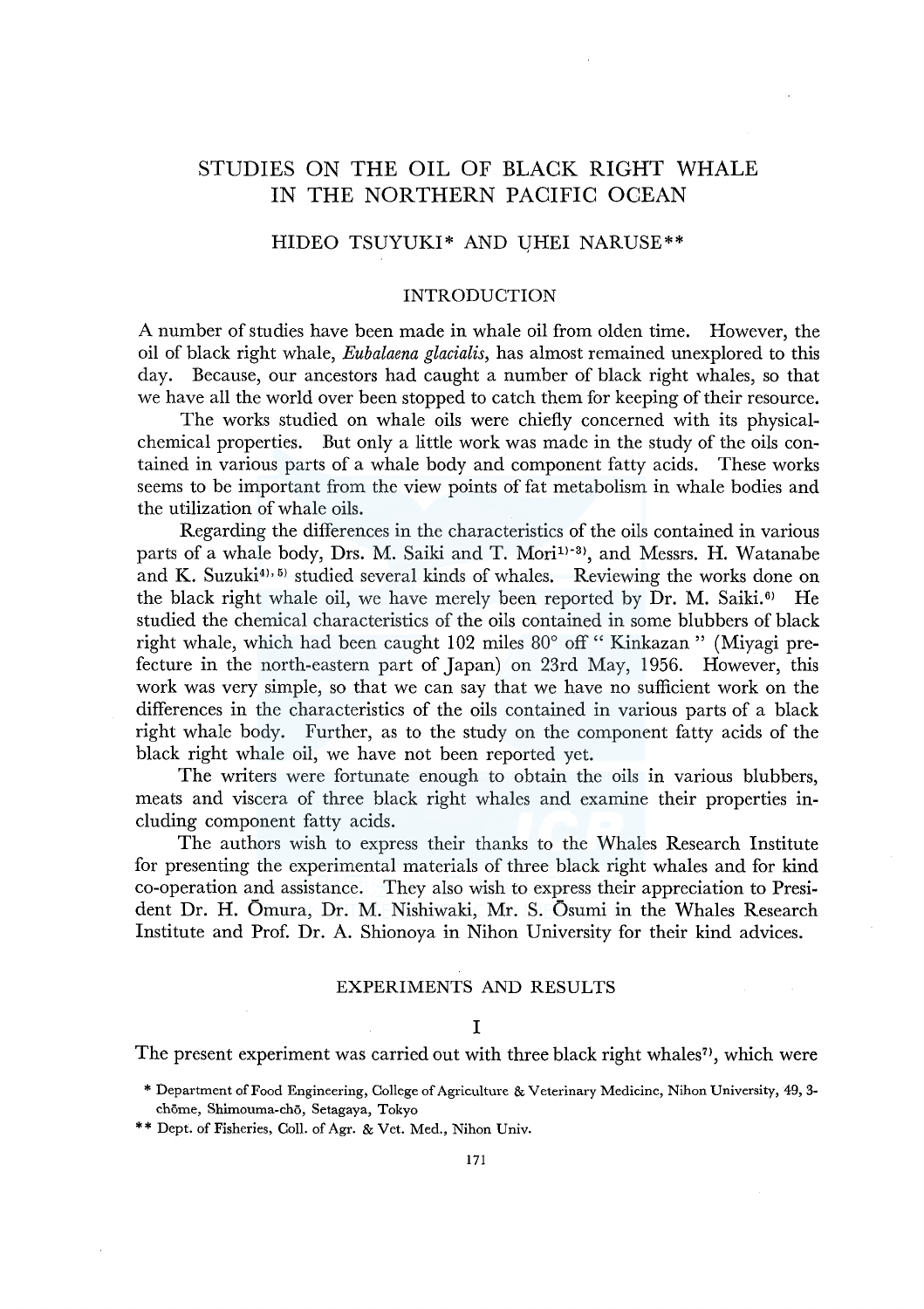caught in southern sea of Kodiak Island (N  $55^{\circ}53' \sim 54'$ , W  $153^{\circ}4' \sim 6'$ ) on the 22nd August, 1961 by the "Kyokuyōmaru" Fleet (Fig. 1). Sex, presumptive age and body length of three whales are shown in Table 1.



Fig. 2. Various blubbers and meats of black right whale

a) Brain blubber. b) Blow-hole blubber. c) Blubber of hind part of blow-hole. d) Back meat. e) Middle back blubber. f) Posterior back blubber. g) Blubber of "Dendo" in Japanese. h) Thoracic meat (" Munaita" in Japanese). i) Anterior abdominal blubber. j) Thoracic blubber. k) Umbilicus blubber. 1) Abdominal blubber. m) Blubber of fore part of genital aperture. n) Genital aperture blubber. o) Anus blubber. p) Tail fluckes blubber.

These whales were treated on the boat immediately after catching as follows: At first, they were dissected and divided into various meats, blubbers (Fig. 2) and organs. Each portion was immediately refrigerated at  $-20^{\circ}$ C. Returning to port,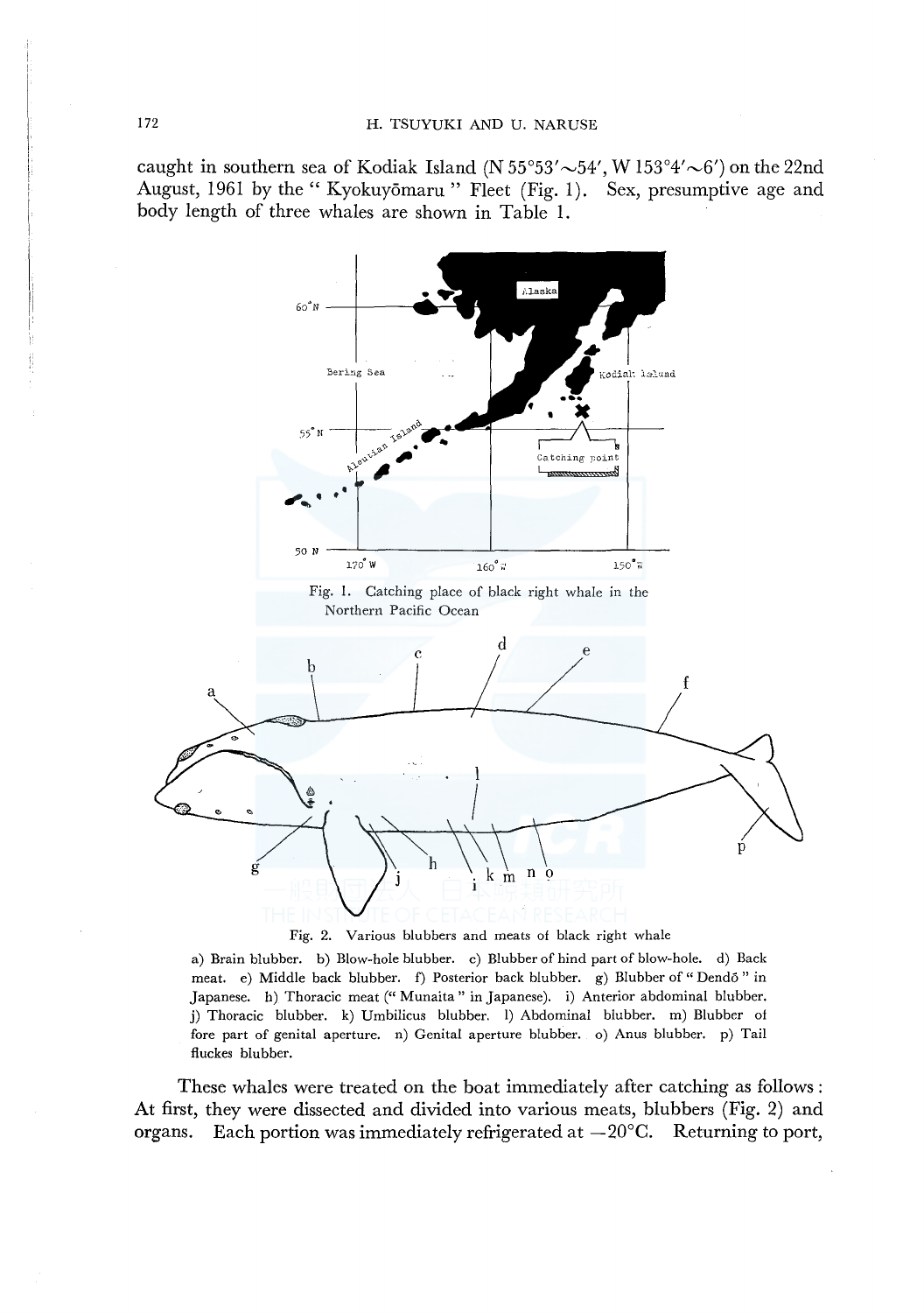these materials described above were sent to the laboratory. In the laboratory, the oils contained in various blubbers were obtained by boiling these blubbers in water. On the other hand, the oils in various meats and organs were extracted with acetone in an atmosphere of nitrogen gas.

The specific gravity, refractive index, acid value, saponification value and unsaponifiable material content  $\binom{0}{0}$  of the obtained oils were measured in the usual manner and the iodine value was determined by the Wijs method. The results obtained are shown in Tables  $2 \sim 10$ .

## TABLE I. DETAILS OF BLACK RIGHT WHALES, *EUBALAENA GLACIALIS*

| Whale No.<br>Sex | Presumptive age | Body length (m.) |
|------------------|-----------------|------------------|
| Male<br>А        | More than 12    | 17.1             |
| Male<br>в        | More than 12    | 17.0             |
| Male<br>С        | More than 9     | 15.1             |

## TABLE 2. PROPERTIES OF THE OILS CONTAINED IN VARIOUS BLUBBERS AND MEATS OF BLACK RIGHT WHALE A

| Parts                                       | Oil content<br>$(\% )$ | $n_D^{20}$ | $d_4^{15}$ | Acid<br>value | Sapon.<br>value | Iodine<br>value | Unsapon.<br>material<br>$content(\% )$ |
|---------------------------------------------|------------------------|------------|------------|---------------|-----------------|-----------------|----------------------------------------|
| Brain blubber                               | 56.31                  | 1.4765     | 0.9183     | 0.3           | 188.3           | 134.7           | 0.64                                   |
| ,,                                          | 54.48                  | 1.4715     | 0.9175     | 0.6           | 189.5           | 131.2           | 0.81                                   |
| Blubber of hind part<br>of blow-hole        | 55.57                  | 1.4755     | 0.9216     | 0.1           | 194.1           | 125.9           | 0.84                                   |
| ,,                                          | 57.95                  | 1.4745     | 0.9230     | 0.2           | 193.6           | 123.7           | 0.79                                   |
| Middle back meat                            | 66.73                  | 1.4745     | 0.9246     | 0.7           | 188.2           | 137.3           | 0.98                                   |
| ,,                                          | 70.80                  | 1.4735     | 0.9231     | 1.0           | 187.9           | 143.7           | 0.91                                   |
| ,                                           | 68.21                  | 1.4760     | 0.9229     | 1.2           | 188.4           | 139.1           | 1.12                                   |
| Posterior back meat                         | 60.31                  | 1.4706     | 0.9119     | 0.7           | 193.5           | 124.7           | 0.73                                   |
| ,,                                          | 63.42                  | 1.4745     | 0.9190     | 0.5           | 194.3           | 122.4           | 0.77                                   |
| ,,                                          | 66.59                  | 1.4735     | 0.9182     | 0.5           | 193.5           | 126.6           | 0.88                                   |
| ,,                                          | 64.87                  | 1.4725     | 0.9189     | 0.3           | 191.9           | 129.9           | 0.91                                   |
| Thoracic meat                               | 42.98                  | 1.4740     | 0.9233     | 0.7           | 192.7           | 121.4           | 0.62                                   |
| ,,                                          | 45.56                  | 1.4723     | 0.9249     | 0.9           | 194.1           | 122.2           | 0.80                                   |
| Anterior abdominal<br>blubber               | 53.39                  | 1.4751     | 0.9255     | 0.3           | 192.2           | 130.3           | 1.02                                   |
| Abdominal blubber                           | 54.99                  | 1.4749     | 0.9243     | 0.7           | 191.9           | 126.3           | 0.89                                   |
| ,,                                          | 52.19                  | 1.4768     | 0.9259     | 0.5           | 191.7           | 130.6           | 1.27                                   |
| Blubber of "Dendö"                          | 38.61                  | 1.4739     | 0.9218     | 0.4           | 191.4           | 126.1           | 0.94                                   |
| ,                                           | 35.62                  | 1,4745     | 0.9239     | 0.5           | 190.9           | 128.3           | 0.97                                   |
| Blubber of fore part<br>of genital aperture | 73.80                  | 1.4745     | 0.9187     | 0.9           | 188.6           | 142.6           | 1.09                                   |
| ,                                           | 73.01                  | 1.4740     | 0.9195     | 1.1           | 187.9           | 139.9           | 0.89                                   |
| Tail flucks blubber                         | 40.49                  | 1.4755     | 0.9203     | 0.9           | 190.5           | 123.6           | 0.81                                   |
| ,                                           | 38.47                  | 1.4704     | 0.9229     | 0.7           | 194.3           | 119.7           | 0.69                                   |
| ,,                                          | 37.75                  | 1.4713     | 0.9215     | 0.9           | 192.7           | 124.1           | 0.98                                   |
| Back meat                                   | 0.68                   | 1.4738     | 0.9259     | 1.9           | 190.8           | 128.0           | 1.15                                   |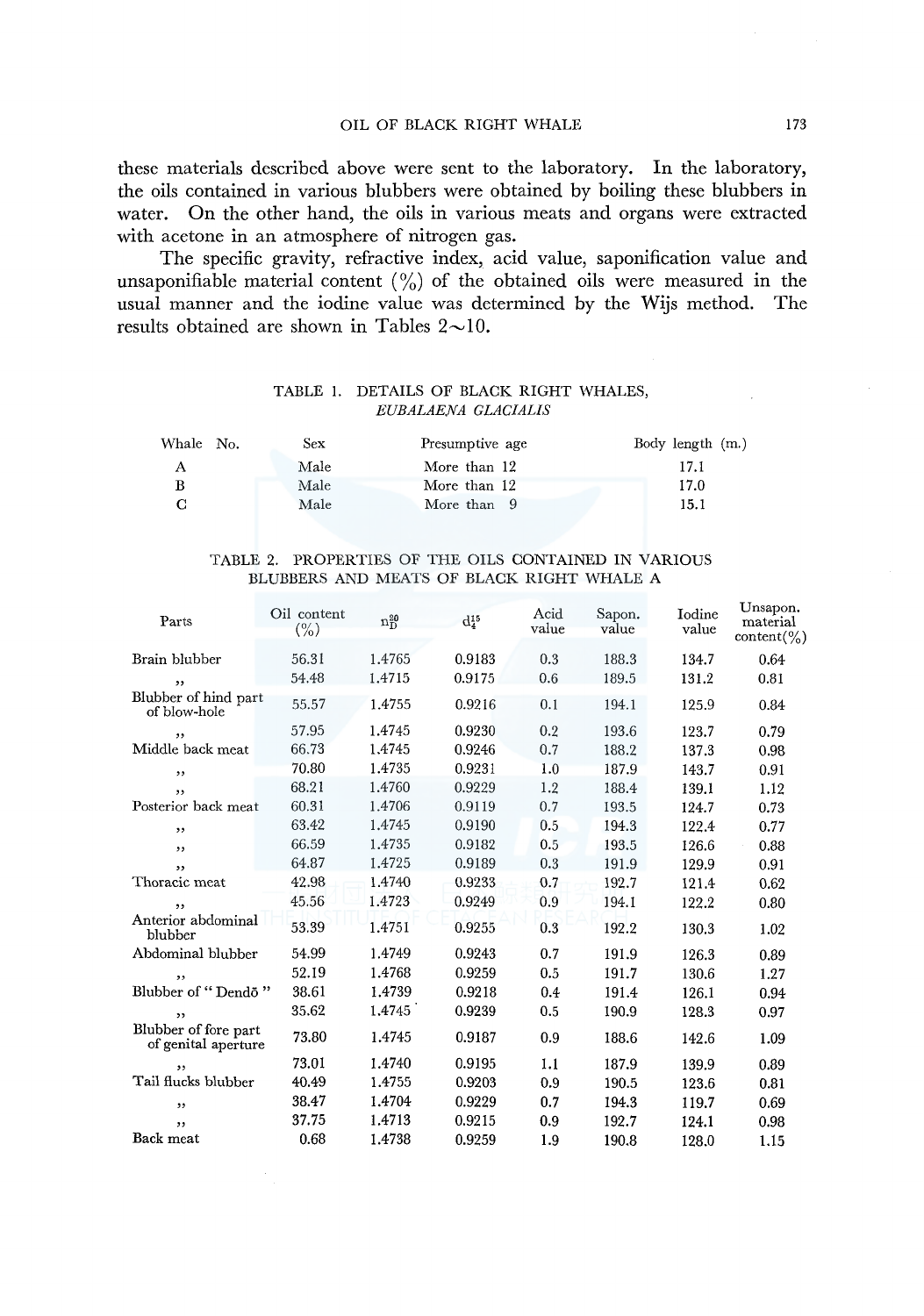| Parts           | Oil content<br>$(\% )$ | $n_D^{20}$ | $d_4^{15}$ | Acid<br>value | Sapon.<br>value | Iodine<br>value | Unsapon.<br>material<br>content $\binom{0}{0}$ |
|-----------------|------------------------|------------|------------|---------------|-----------------|-----------------|------------------------------------------------|
| Tongue          | 30.71                  | 1.4757     | 0.9241     | 0.2           | 195.1           | 116.2           | 1.08                                           |
| Oesophagus      | 14.56                  | 1.4735     | 0.9218     | 0.4           | 192.0           | 129.1           | 0.59                                           |
| ,               | 13.97                  | 1.4746     | 0.9233     | 0.7           | 193.4           | 124.3           | 1.17                                           |
| ,               | 11.83                  | 1.4720     | 0.9209     | 0.6           | 194.1           | 126.7           | 1.06                                           |
| Lung            | 28.19                  | 1.4745     | 0.9211     | 0.7           | 190.6           | 133.2           | 1.28                                           |
| , ,             | 25.23                  | 1.4715     | 0.9232     | 0.5           | 188.3           | 137.1           | 1.09                                           |
| Stomach         | 7.89                   | 1.4725     | 0.9189     | 0.6           | 193.2           | 123.2           | 1.03                                           |
| , ,             | 8.46                   | 1.4725     | 0.9197     | 0.7           | 193.6           | 125.6           | 1.21                                           |
| Small intestine | 8.03                   | 1.4720     | 0.9208     | 0.8           | 187.9           | 138.1           | 1.32                                           |
| ,               | 7.61                   | 1.4729     | 0.9221     | 0.9           | 189.2           | 135.9           | 1.18                                           |
| Large intestine | 3.06                   | 1.4725     | 0.9233     | 0.8           | 190.4           | 127.8           | 1.10                                           |
| Liver           | 10.41                  | 1.4740     | 0.9219     | 1.5           | 190.5           | 129.4           | 1.72                                           |
| Pancreas        | 9.37                   | 1.4718     | 0.9203     | 0.5           | 190.9           | 128.7           | 1.31                                           |
| $\frac{1}{2}$   | 8.76                   | 1.4700     | 0.9218     | 0.6           | 192.5           | 127.2           | 1.09                                           |
| $^{\circ}$      | 7.91                   | 1.4745     | 0.9226     | 0.8           | 194.1           | 123.7           | 1.22                                           |
| Heart           | 2.48                   | 1.4733     | 0.9191     | 1.1           | 193.6           | 124.1           | 1.48                                           |
| Kidney          | 5.14                   | 1.4740     | 0.9236     | 1.0           | 192.8           | 126.9           | 1.16                                           |
| , ,             | 7.28                   | 1.4725     | 0.9220     | 1.3           | 190.9           | 129.7           | 1.28                                           |
| ,,              | 10.06                  | 1.4700     | 0.9241     | 1.3           | 193.1           | 128.5           | 1.02                                           |
| Testicle        | 8.13                   | 1.4745     | 0.9251     | 2.2           | 196.0           | 116.7           | 1.33                                           |

#### TABLE 3. PROPERTIES OF THE OILS CONTAINED IN VARIOUS ORGANS OF BLACK RIGHT WHALE A

### TABLE 4. PROPERTIES OF THE OILS OF BLACK RIGHT WALE A

| Kind of<br>oils                  | Oil contents<br>$\frac{1}{2}$ | $n_D^{20}$ | $\mathrm{d_4^{15}}$ | Acid<br>value | Sapon.<br>value | Iodine<br>value | Unsapon.<br>material<br>content $(\% )$ |
|----------------------------------|-------------------------------|------------|---------------------|---------------|-----------------|-----------------|-----------------------------------------|
| Blubber oils                     | 35.62                         | 1.4704     | 0.9175              | 0.1           | 187.9           | 119.7           | 0.62                                    |
| $(23$ samples)                   | 73.80                         | 1.4768     | 0.9259              | 1.2           | 194.3           | 143.7           | 1.27                                    |
| Meat oil<br>$(1 \text{ sample})$ | 0.68                          | 1.4738     | 0.9259              | 1.9           | 190.8           | 128.0           | 1.15                                    |
| Organ oils                       | 2.48                          | 1.4700     | 0.9189              | 0.2           | 187.9           | 116.2           | 0.95                                    |
| $(20 \text{ samples})$           | 30.71                         | 4757. ا    | 0.9251              | 2.2           | 196.0           | 138.1           | 1.72                                    |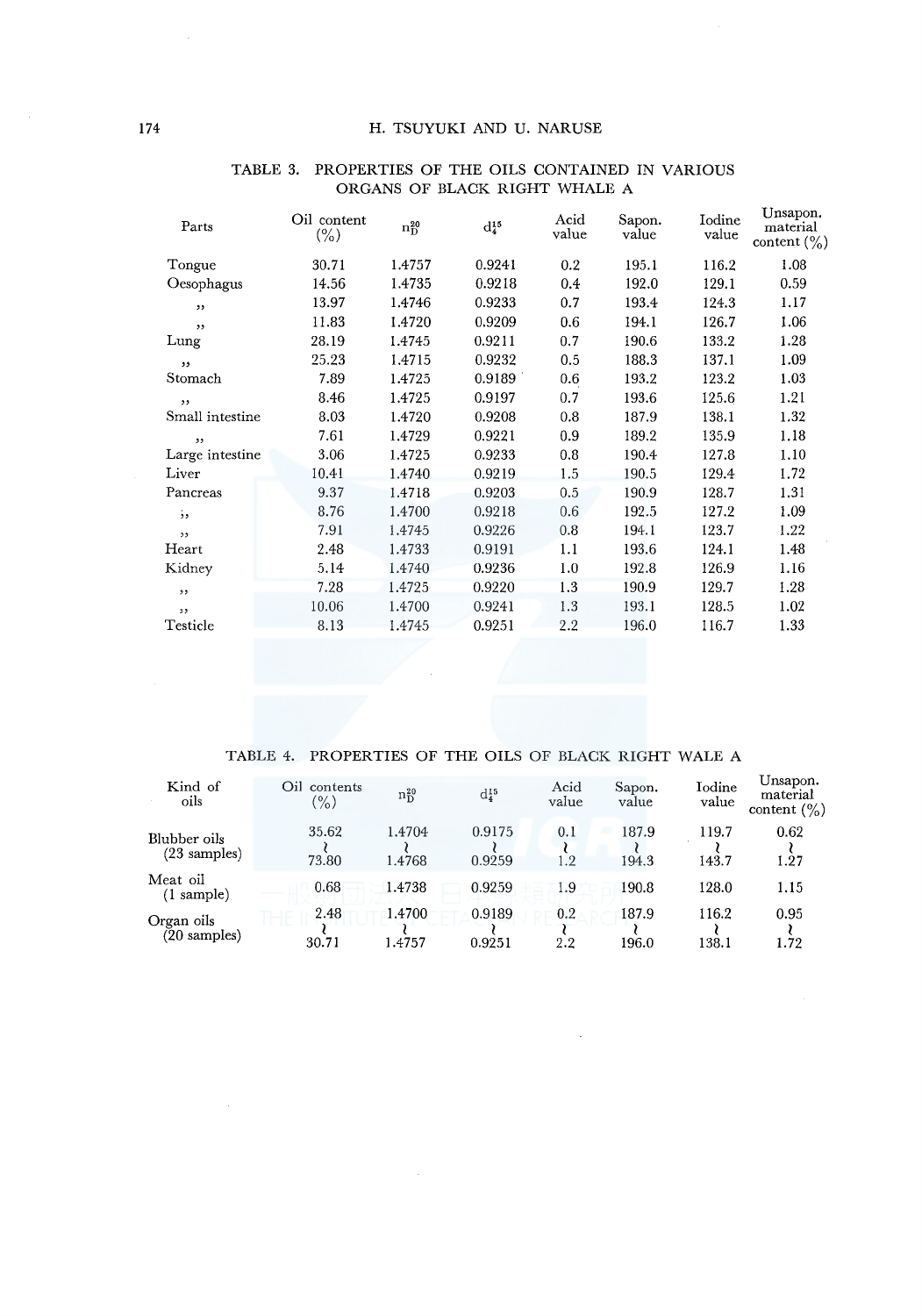| Parts                                       | Oil content<br>$(\% )$ | $n_D^{20}$ | $d_4^{15}$ | Acid<br>value | Sapon.<br>value | Iodine<br>value | Unsapon.<br>material<br>content $(\% )$ |
|---------------------------------------------|------------------------|------------|------------|---------------|-----------------|-----------------|-----------------------------------------|
| Blubber of hind part<br>of blow-hole        | 56.71                  | 1.4735     | 0.9233     | 0.6           | 190.7           | 131.4           | 0.81                                    |
| ,                                           | 57.44                  | 1.4735     | 0.9221     | 0.6           | 193.9           | 124.0           | 0.68                                    |
| Middle back meat                            | 66.36                  | 1.4740     | 0.9197     | 1.0           | 187.3           | 137.9           | 0.77                                    |
| Posterior back meat                         | 64.39                  | 1.4699     | 0.9208     | 0.4           | 191.9           | 123.5           | 0.55                                    |
| Thoracic blubber                            | 47.03                  | 1.4745     | 0.9190     | 0.7           | 193.1           | 127.2           | 0.73                                    |
| Anterior abdominal<br>blubber               | 61.78                  | 1.4715     | 0.9209     | 0.8           | 190.3           | 135.0           | 0.73                                    |
| ,,                                          | 58.53                  | 1.4762     | 0.9227     | 0.6           | 190.7           | 137.4           | 0.88                                    |
| , ,                                         | 56.91                  | 1.4745     | 0.9215     | 1.2           | 188.1           | 141.2           | 0.76                                    |
| Abdominal blubber                           | 53.43                  | 1.4755     | 0.9188     | 1.0           | 189.5           | 137.2           | 0.82                                    |
| ,,                                          | 56.22                  | 1.4760     | 0.9201     | 1.4           | 187.8           | 142.1           | 0.95                                    |
| Blubber of "Dendo"                          | 36.11                  | 1.4718     | 0.9239     | 0.4           | 189.8           | 134.5           | 0.78                                    |
| Blubber of fore part<br>of genital aperture | 70.85                  | 1.4753     | 0.9241     | 0.5           | 190.9           | 137.1           | 0.84                                    |
| , ,                                         | 68.57                  | 1.4725     | 0.9229     | 0.5           | 190.6           | 133.5           | 0.69                                    |
| Tail flucks blubber                         | 40.89                  | 1.4697     | 0.9208     | 0.5           | 195.1           | 116.9           | 0.76                                    |
| , ,                                         | 42.52                  | 1.4743     | 0.9220     | 0.3           | 194.0           | 122.7           | 0.85                                    |
| ,                                           | 38.35                  | 1.4701     | 0.9231     | 0.9           | 195.4           | 117.8           | 0.70                                    |
| Back meat                                   | 0.93                   | 1.4735     | 0.9190     | 1.2           | 193.5           | 126.3           | 0.99                                    |
| Thoracic meat                               | 0.83                   | 1.4730     | 0.9222     | 0.9           | 190.9           | 130.5           | 1.16                                    |

### TABLE 5. PROPERTIES OF THE OILS CONTAINED IN VARIOUS BLUBBERS AND MEATS OF BLACK RIGHT WHALE B

## TABLE 6. PROPERTIES OF THE OILS CONTAINED IN VARIOUS ORGANS OF BLACK RIGHT WHALE B

| Parts           | Oil content<br>$(\% )$ | $n_D^{20}$ | $d_4^{15}$ | Acid<br>value | Sapon.<br>value | <b>Iodine</b><br>value | Unsapon.<br>material<br>content $(\% )$ |
|-----------------|------------------------|------------|------------|---------------|-----------------|------------------------|-----------------------------------------|
| Tongue          | 31.85                  | 1.4747     | 0.9208     | 1.0           | 194.0           | 113.3                  | 1.06                                    |
| Oesophagus      | 11.98                  | 1.4769     | 0.9238     | 0.3           | 194.2           | 120.9                  | 1.13                                    |
| , ,             | 14.32                  | 1.4748     | 0.9218     | 0.5           | 192.9           | 125.8                  | 0.97                                    |
| Stomach         | 7.42                   | 1.4750     | 0.9238     | 0.8           | 191.4           | 129.9                  | 1.31                                    |
| , ,             | 6.55                   | 1.4766     | 0.9245     | 0.9           | 191.1           | 125.6                  | 1.24                                    |
| Small intestine | 8.02                   | 1.4745     | 0.9229     | 0.6           | 187.3           | 143.2                  | 1.40                                    |
| Large intestine | 5.88                   | 1.4729     | 0.9201     | 0.4           | 193.5           | 126.2                  | 1.52                                    |
| ,               | 6.31                   | 1.4761     | 0.9227     | 0.7           | 193.1           | 123.2                  | 1.30                                    |
| , ,             | 6.95                   | 1.4725     | 0.9191     | 0.3           | 192.7           | 122.3                  | 1.44                                    |
| Liver           | 10.49                  | 1.4715     | 0.9233     | 1.7           | 191.8           | 127.6                  | 1.66                                    |
| Heart           | 2.82                   | 1.4759     | 0.9227     | 0.7           | 192.2           | 127.1                  | 1.79                                    |
| Kidney          | 9.74                   | 1.4750     | 0.9206     | 1.3           | 190.9           | 131.8                  | 1.26                                    |
| , ,             | 10.97                  | 1.4761     | 0.9221     | 1.1           | 190.6           | 130.3                  | 1.47                                    |
| Testicle        | 7.92                   | 1.4733     | 0.9209     | 1.5           | 194.9           | 120.2                  | 1.23                                    |
| Epididymis      | 4.41                   | 1.4740     | 0.9211     | 0.7           | 196.4           | 116.4                  | 1.44                                    |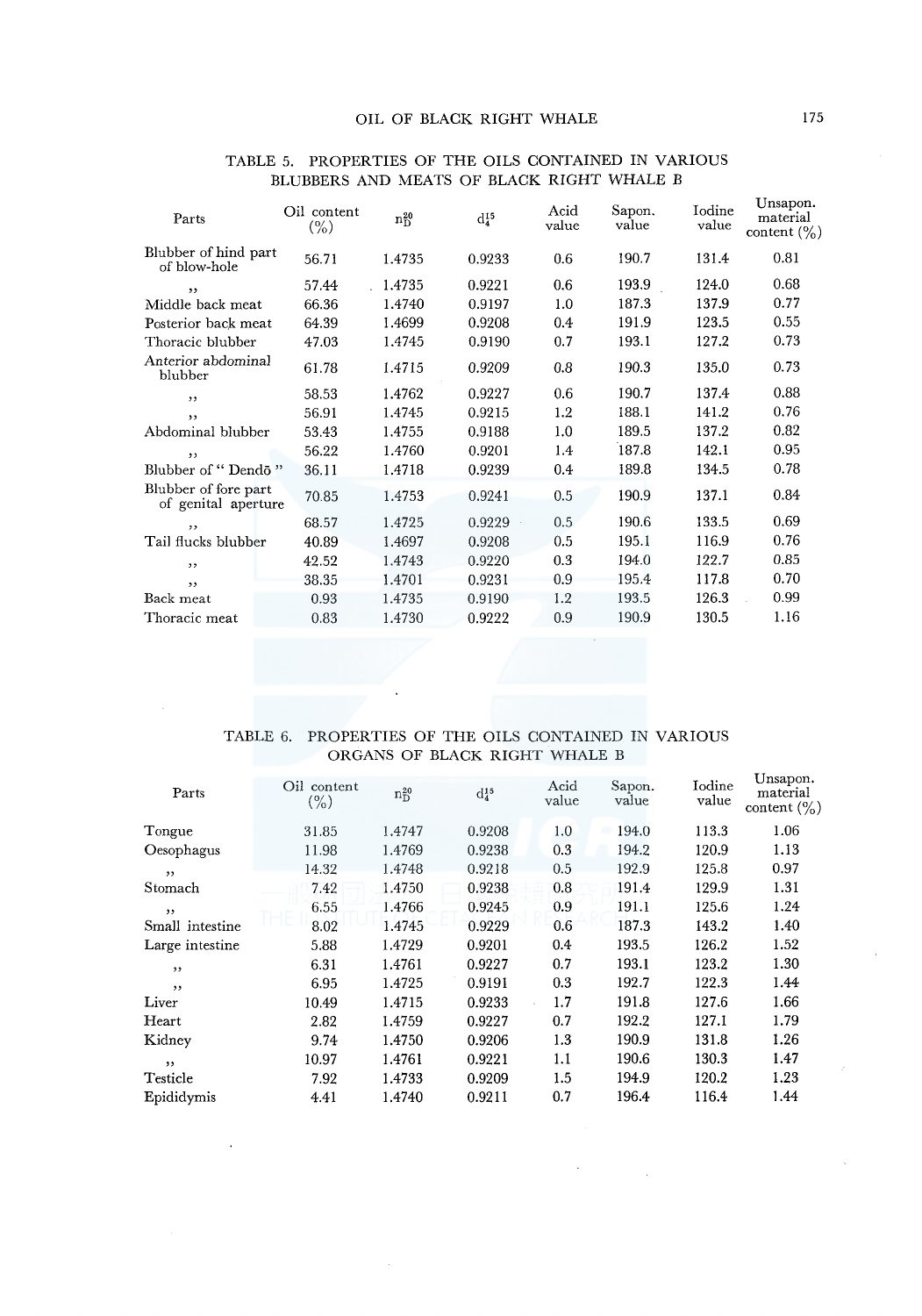| Kind of<br>oils        | Oil content<br>$\%$ | $n_D^{20}$ | $d_4^{15}$ | Acid<br>value | Sapon.<br>value | Iodine<br>value | Unsapon.<br>material<br>content $(\% )$ |
|------------------------|---------------------|------------|------------|---------------|-----------------|-----------------|-----------------------------------------|
| Blubber oils           | 36.11               | 1.4697     | 0.9188     | 0.3           | 187.3           | 116.9           | 0.55                                    |
| $(16 \text{ samples})$ | 70.85               | 1.4762     | 0.9241     | 1.4           | 195.4           | 142.1           | 0.95                                    |
| Meat oils              | 0.83                | 1.4730     | 0.9190     | 0.9           | 190.9           | 126.3           | 0.99                                    |
| $(2 \text{ samples})$  | 0.93                | 1.4735     | 0.9222     | 1.2           | 193.5           | 130.5           | 1.16                                    |
| Organ oils             | 2.82                | 1.4715     | 0.9191     | 0.3           | 187.3           | 113.3           | 0.97                                    |
| $(15 \text{ samples})$ | 31.85               | .4769      | 0.9245     |               | 196.4           | 143.2           | 1.79                                    |

# TABLE 7. PROPERTIES OF THE OILS OF BLACK RIGHT WHALE B

### TABLE 8. PROPERTIES OF THE OILS CONTAINED IN VARIOUS BLUBBERS AND MEATS OF BLACK RIGHT WHALE C

| Parts                                       | Oil content<br>$(\% )$ | $n_D^{20}$ | $d_4^{15}$ | Acid<br>value | Sapon.<br>value | Iodine<br>value | Unsapon.<br>material<br>content $(\% )$ |
|---------------------------------------------|------------------------|------------|------------|---------------|-----------------|-----------------|-----------------------------------------|
| Blubber of hind part                        | 58.98                  | 1.4735     | 0.9208     | 0.7           | 193.1           | 124.6           | 1.08                                    |
| of blow-hole<br>,,                          | 55.66                  | 1.4735     | 0.9219     | 0.3           | 192.8           | 122.4           | 0.89                                    |
| Middle back meat                            | 68.46                  | 1.4760     | 0.9193     | 0.5           | 189.7           | 135.3           | 0.73                                    |
| , 1                                         | 65.33                  | 1.4715     | 0.9180     | 0.8           | 189.4           | 133.3           | 1.11                                    |
| ,,                                          | 70.80                  | 1.4720     | 0.9201     | 0.4           | 188.5           | 137.5           | 0.85                                    |
| Posterior back meat                         | 60.37                  | 1.4765     | 0.9227     | 1.3           | 192.6           | 127.6           | 0.94                                    |
| ,,                                          | 64.78                  | 1.4751     | 0.9205     | 1.7           | 193.2           | 129.1           | 0.78                                    |
| Thoracic blubber                            | 46.47                  | 1.4740     | 0.9211     | 0.5           | 195.0           | 119.9           | 1.06                                    |
| , ,                                         | 45.69                  | 1.4733     | 0.9203     | 0.4           | 193.7           | 124.6           | 0.81                                    |
| , ,                                         | 44.62                  | 1.4722     | 0.9225     | 0.9           | 195.2           | 122.8           | 0.96                                    |
| Anterior abdominal<br>blubber               | 63.52                  | 1.4749     | 0.9208     | 0.4           | 188.3           | 137.5           | 0.85                                    |
| ,,                                          | 60.31                  | 1.4725     | 0.9223     | 0.4           | 190.4           | 133.2           | 0.97                                    |
| Blubber of fore part<br>of genital aperture | 72.42                  | 1.4743     | 0.9238     | 0.8           | 189.3           | 138.5           | 1.12                                    |
| , ,                                         | 70.97                  | 1.4754     | 0.9225     | 0.6           | 188.5           | 136.2           | 0.79                                    |
| , ,                                         | 69.12                  | 1.4736     | 0.9227     | 0.5           | 187.1           | 140.9           | 0.84                                    |
| Tail flucks blubber                         | 40.58                  | 1.4753     | 0.9211     | 0.5           | 196.2           | 119.2           | 0.83                                    |
| , ,                                         | 44.42                  | 1.4745     | 0.9206     | 0.4           | 194.1           | 125.0           | 0.97                                    |
| , ,                                         | 42.71                  | 1.4740     | 0.9227     | 0.8           | 196.0           | 117.4           | 1.03                                    |
| $, \,$                                      | 39.53                  | 1.4729     | 0.9201     | 0.9           | 193.9           | 123.6           | 0.69                                    |
| Thoracic meat                               | 0.80                   | 1.4731     | 0.9192     | 0.9           | 190.6           | 133.1           | 1.28                                    |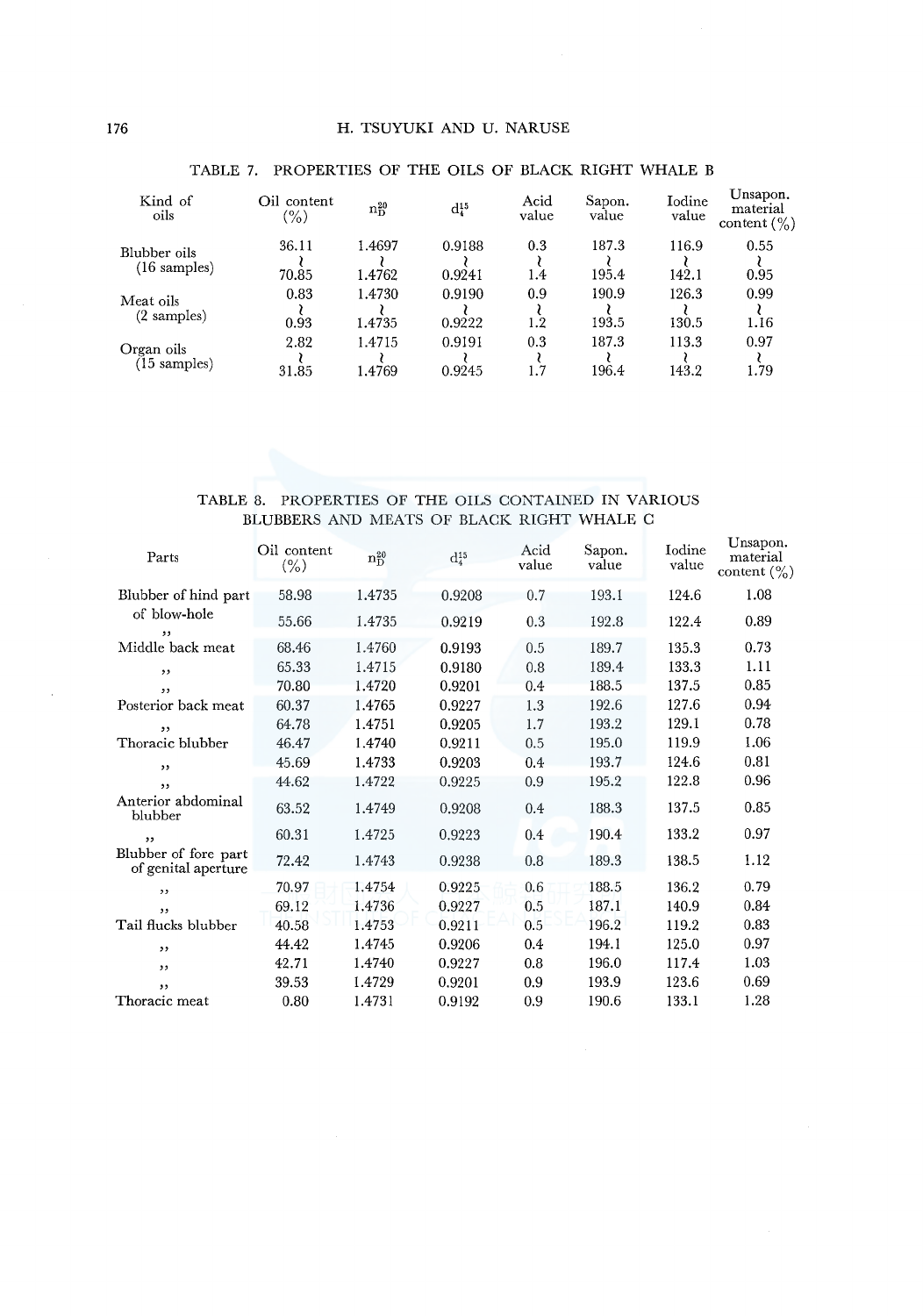| Parts           | Oil content<br>$(\% )$ | $n_D^{20}$ | $d_4^{15}$ | Acid<br>value | Sapon.<br>value | Iodine<br>value | Unsapon.<br>material<br>content $\binom{0}{0}$ |
|-----------------|------------------------|------------|------------|---------------|-----------------|-----------------|------------------------------------------------|
| Oesophagus      | 13.07                  | 1.4736     | 0.9197     | 0.6           | 193.7           | 125.9           | 1.11                                           |
| , ,             | 12.39                  | 1.4721     | 0.9208     | 0.8           | 192.9           | 128.4           | 1.02                                           |
| Stomach         | 6.98                   | 1.4744     | 0.9245     | 0.9           | 194.1           | 124.4           | 1.15                                           |
| Large Intestine | 7.21                   | 1.4754     | 0.9233     | 0.5           | 191.0           | 129.5           | 1.37                                           |
| ,,              | 7.98                   | 1.4763     | 0.9221     | 0.7           | 190.7           | 131.5           | 1.19                                           |
| ,,              | 6.18                   | 1.4760     | 0.9246     | 0.9           | 191.5           | 127.3           | 1.30                                           |
| Liver           | 11.52                  | 1.4749     | 0.9208     | 0.5           | 190.2           | 134.9           | 1.82                                           |
| ,,              | 13.73                  | 1.4745     | 0.9227     | 0.8           | 189.9           | 131.5           | 1.48                                           |
| , ,             | 11.04                  | 1.4729     | 0.9236     | 0.6           | 190.6           | 132.4           | 1.68                                           |
| Heart           | 2.87                   | 1.4753     | 0.9196     | 1.2           | 194.6           | 122.2           | 1.56                                           |
| $, \,$          | 2.36                   | 1.4738     | 0.9209     | 1.0           | 192.9           | 120.8           | 1.39                                           |
| Spine           | 4.03                   | 1.4751     | 0.9248     | 0.7           | 194.6           | 122.9           | 1.61                                           |
| Kidney          | 6.97                   | 1.4740     | 0.9233     | 0.5           | 190.9           | 132.4           | 1.31                                           |
| , ,             | 8.19                   | 1.4754     | 0.9218     | 0.5           | 191.4           | 133.5           | 1.19                                           |
| Bladder         | 12.88                  | 1.4732     | 0.9228     | 0.3           | 194.1           | 125.3           | 0.73                                           |
| Testicle        | 9.02                   | 1.4762     | 0.9209     | 1.9           | 195.7           | 117.1           | 1.06                                           |
| , ,             | 7.21                   | 1.4738     | 0.9211     | 1.7           | 196.4           | 119.7           | 1.29                                           |
| Epididymis      | 2.28                   | 1.4761     | 0.9241     | 0.6           | 194.6           | 122.3           | 1.27                                           |
|                 |                        |            |            |               |                 |                 |                                                |

#### TABLE 9. PROPERTIES OF THE OILS CONTAINED IN VARIOUS ORGANS OF BLACK RIGHT WHALE C

## TABLE 10. PROPERTIES OF THE OILS OF BLACK RIGHT WHALE C

| Kind of<br>oils                  | Oil content<br>$(\% )$ | $n_D^{20}$ | $d_4^{15}$ | Acid<br>value | Sapon.<br>value | Iodine<br>value | Unsapon.<br>material<br>content $(\% )$ |
|----------------------------------|------------------------|------------|------------|---------------|-----------------|-----------------|-----------------------------------------|
| Blubber oils                     | 39.33                  | 1.4715     | 0.9180     | 0.3           | 187.1           | 117.4           | 0.96                                    |
| $(19 \text{ samples})$           | 72.42                  | 1.4765     | 0.9255     | 1.7           | 196.2           | 140.9           | 1.12                                    |
| Meat oil<br>$(1 \text{ sample})$ | 0.80                   | 1.4731     | 0.9192     | 0.9           | 190.6           | 133.1           | 1.28                                    |
| Organ oils                       | 2.36                   | 1.4721     | 0.9196     | 0.3           | 189.9           | 117.1           | 0.73                                    |
| $(18 \text{ samples})$           | 13.73                  | 1.4763     | 0.9248     | 1.9           | 196.4           | 134.9           | 1.82                                    |
|                                  |                        |            |            |               |                 |                 |                                         |

## TABLE 11. PROPERTIES OF THE OIL CONTAINED IN MIDDLE BACK BLUBBER OF BLACK RIGHT WHALE C

| Appearance<br>(15°C.)                             | $\rm n_D^{20}$ | $\mathrm{d}_4^{15}$ | Acid<br>value | Sapon.<br>value | Iodine<br>value | Unsapon.<br>material<br>content $(\% )$ |
|---------------------------------------------------|----------------|---------------------|---------------|-----------------|-----------------|-----------------------------------------|
| Light yellowish orange.<br>opaque cohesive liquid | 1.4760         | 0.9193              | 0.5           | 189.7           | 135.3           | ${0.73}$                                |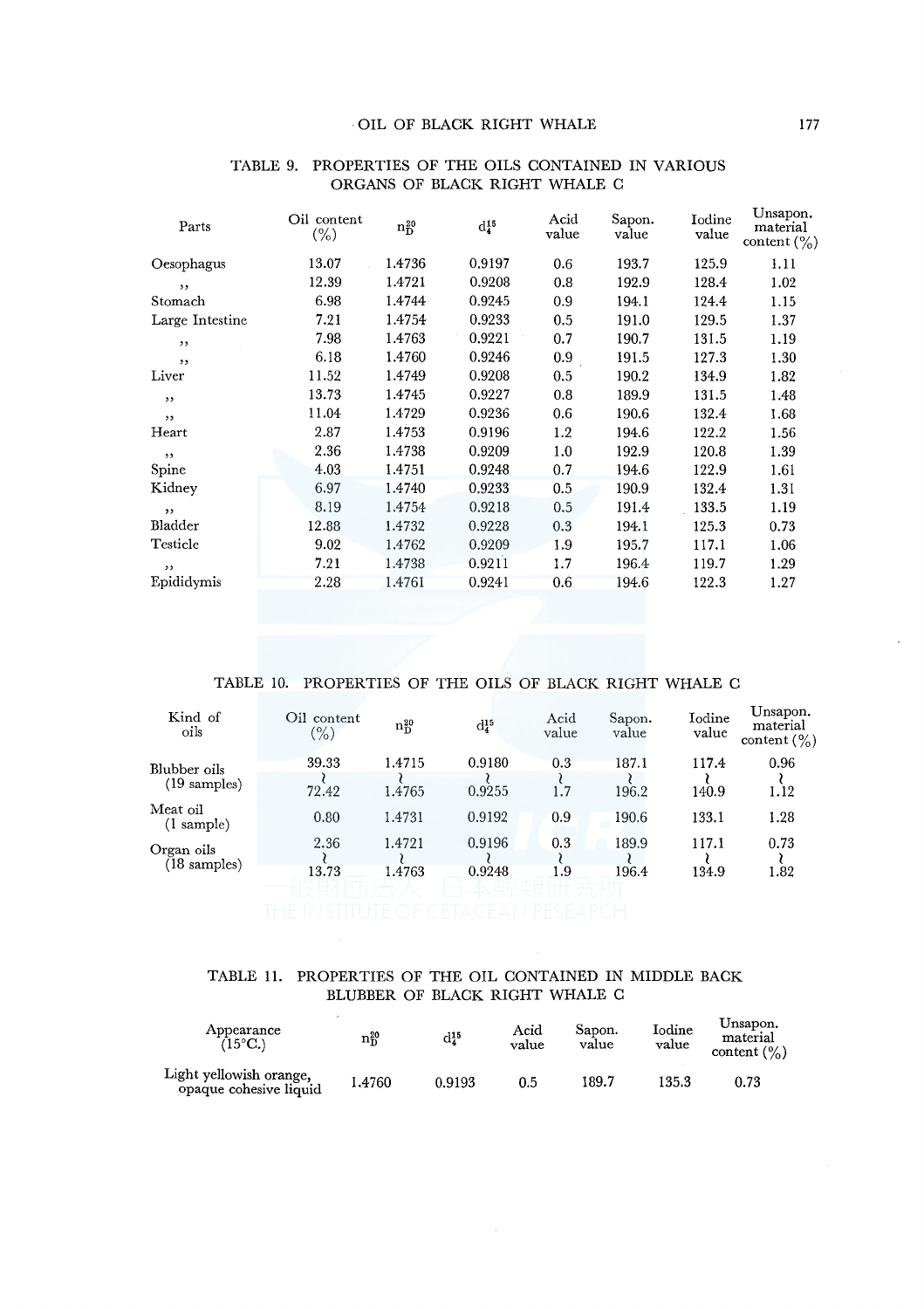The oil contained in middle back blubber of the black right whale C (Table 1) was prepared by boiling the material with water and refined with a centrifugal separator. Chemical characteristics of the obtained oil are shown in Table 11.

Next, to some 200 g. of the sample oil was added 200 c.c. of absolute alcohol and further potassium hydroxide solution (KOH 87 g. and  $H<sub>2</sub>O$  148 c.c.) and heated in an atmosphere of nitrogen gas for two hours on a water bath, after which the majority of ethanol was distilled off and the resulting soap solution was cooled and diluted with water. It is preferable to risk the chance of slightly imcomplete saponification rather than to incur the rearrangement of some of the highly unsaturated components. The unsaponifiable material was removed from the soap solution with ethyl-ether, and 190 g. of the conjugated fatty acids were recovered after decomposing the soap solution with  $10\%$  sulfuric acid solution.

180 g. of the mixed fatty acids (I.V. 148.3) thus recovered was subjected to the lead-salt alcohol separation method as modified by Hilditch,<sup>8</sup> whereupon 49.32 g. of solid fatty acids  $(I.V. 9.4)$  and 130.68 g. of liquid fatty acids  $(I.V. 9.4)$ 199.2) were obtained.

120 g. of the liquid fatty acids was then subjected to the lithium-salt acetone separation method,<sup> $9$ </sup> when 84.96 g. of lowly unsaturated fatty acids (I.V. 153.3) and 35.04 g. of highly unsaturated fatty acids (I.V. 305.5) were obtained.

Finally, the total mixed acids consist of  $27.4\%$  solid acids,  $51.4\%$  lowly unsaturated acids and 21.2% highly unsaturated acids.

Each group of the fatty acids (solid, lowly unsaturated and highly unsaturated) was separately converted into methyl esters by the usual method $10$ . Some properties of the fatty acids and methyl esters are shown in Table 12.

| PROPERTIES OF FATTY ACIDS AND THEIR METHYL ESTERS<br>TABLE 12.<br>(MIDDLE BACK BLUBBER OIL) |  |               |                  |                 |              |                               |  |  |  |  |
|---------------------------------------------------------------------------------------------|--|---------------|------------------|-----------------|--------------|-------------------------------|--|--|--|--|
|                                                                                             |  |               |                  |                 |              |                               |  |  |  |  |
| Fatty acids                                                                                 |  | $\frac{0}{0}$ | Neuter.<br>value | Iodine<br>value | Sapon. value | Methyl esters<br>Iodine value |  |  |  |  |
| Mixed fatty acids                                                                           |  |               | 199.1            | 148.3           |              |                               |  |  |  |  |
| Solid fatty acids                                                                           |  | 27.4          | 205.9            | 9.4             | 196.1        | 8.5                           |  |  |  |  |
| Lowly unsaturated fatty<br>acids                                                            |  | 51.4          | 198.6            | 153.3           | 190.1        | 149.2                         |  |  |  |  |
| Highly unsaturated fatty<br>acids                                                           |  | 21.2          | 186.5            | 305.5           | 178.4        | 299.8                         |  |  |  |  |

|                           | TABLE 12. PROPERTIES OF FATTY ACIDS AND THEIR METHYL ESTERS |  |  |  |  |  |  |
|---------------------------|-------------------------------------------------------------|--|--|--|--|--|--|
| (MIDDLE BACK BLUBBER OIL) |                                                             |  |  |  |  |  |  |

Each ester was fractionated as usual through E.H.P. column modified by Tsuyuki.<sup>11)</sup> The iodine value and saponification value of each of the subfractions of all the groups of methyl esters were determined in the usual manner. The most unsaturated fraction, HU, was taken up first without any loss of time, then the less unsaturated fraction LU, and lastly the least unsaturated fraction S. The ester-fractionation date, along with the saponification values and iodine values, are given in Tables  $13 \sim 15$ .

The composition of each of the ester fractions was caluculated from the saponification values and iodine values according to the method described by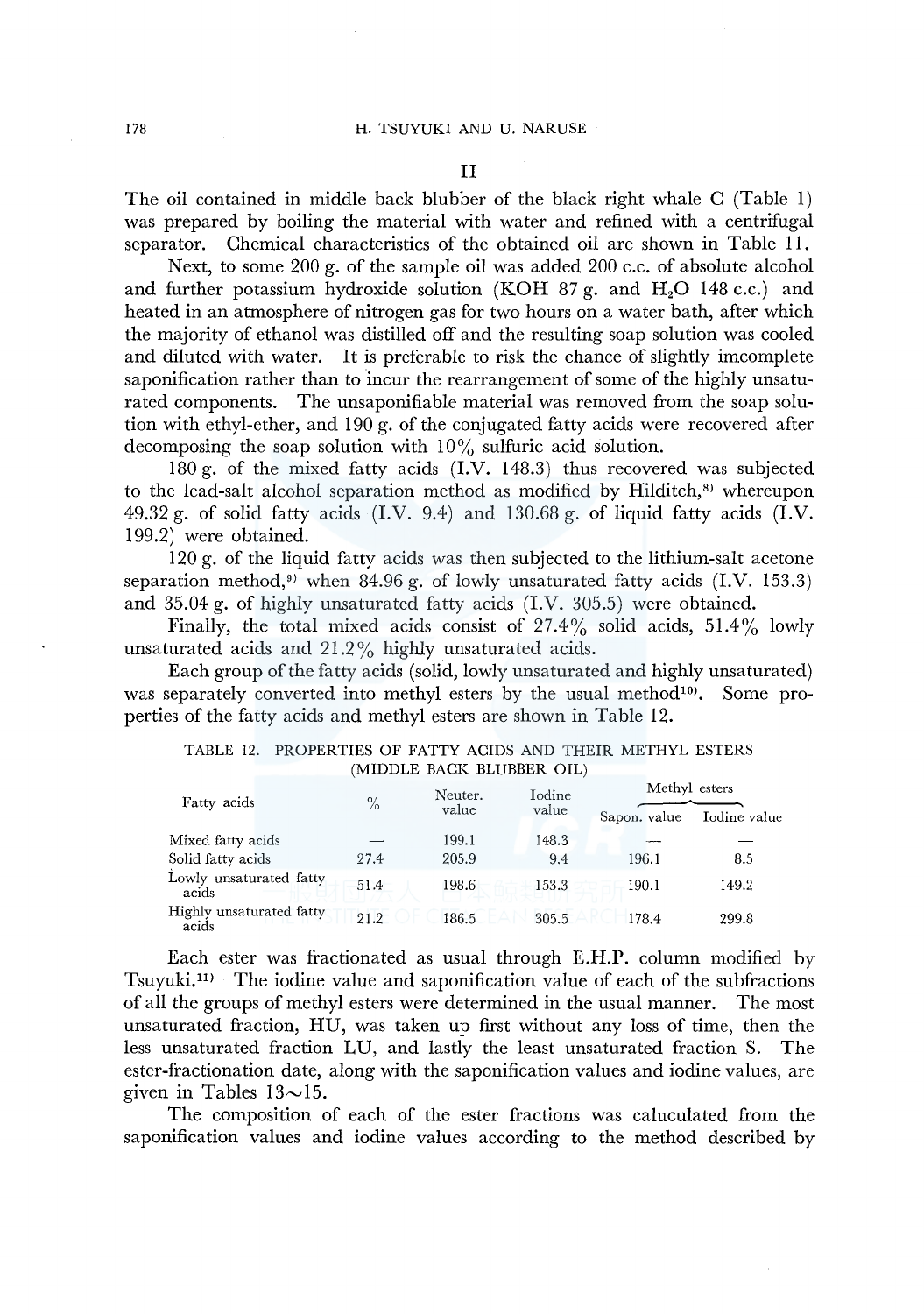Hilditch.<sup>12)</sup> The mean unsaturation expressed as the fractional number of hydrogen atoms short of saturation, for example,  $-2.0$  H (monoethenoid), was determined by the usual method. The component acids in three ester fractions are given in Table 16 along with the final fatty acids composition of the original oil calculated from these figures (Fig. 3).



Fig. 3. Calculated composition of total acids in middle back blubber oil of black right whale C

III

The oil contained in spine of the black right whale C was extracted with acetone

 $\zeta\to 0$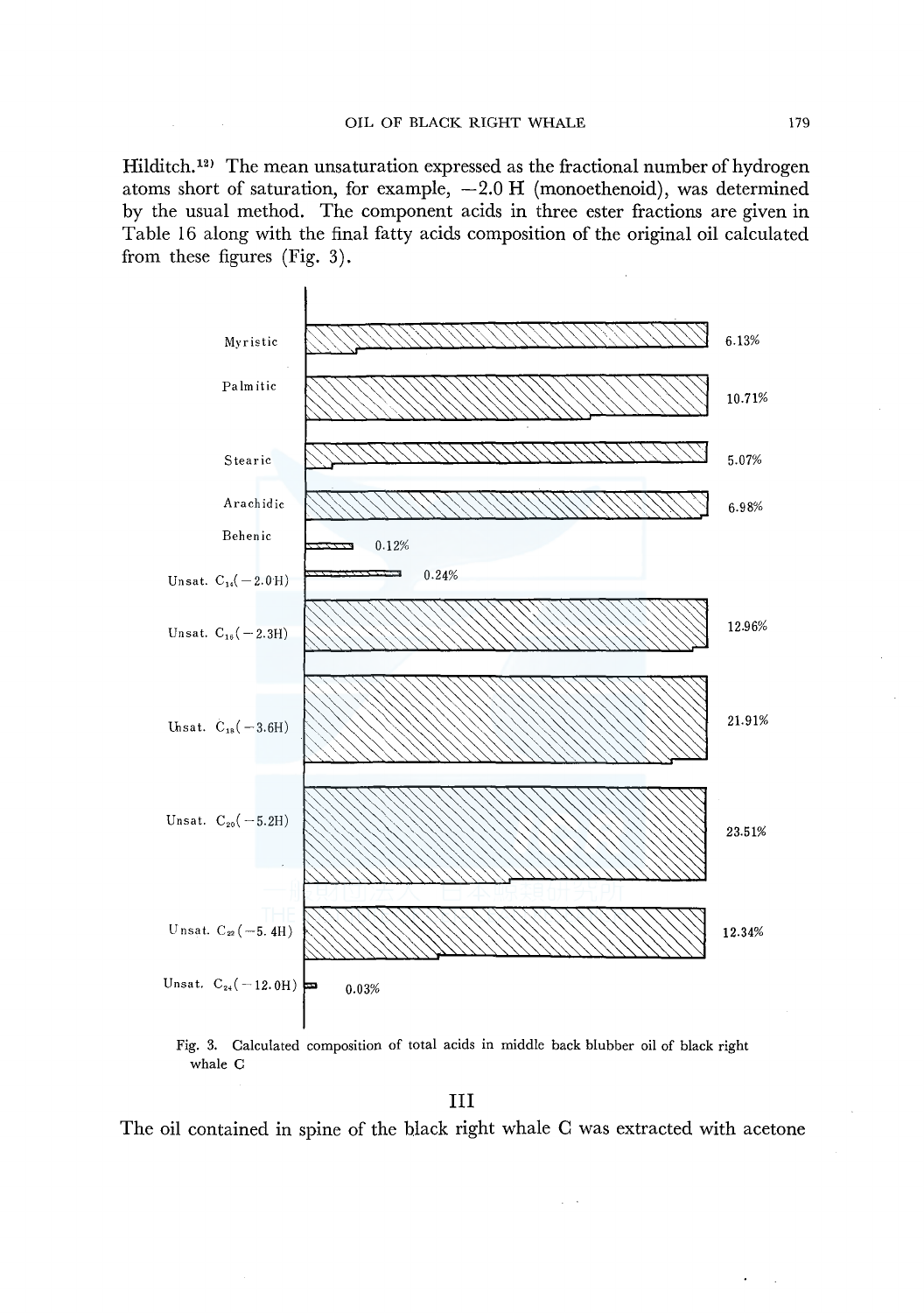#### 180 H. TSUYUKI AND U. NARUSE

**in** an atmosphere of nitrogen gas. Chemical properties of the obtained oil (acetone -soluble lipid) are given in Table 17.

| Fraction | g.    | $\%$   | Boiling point<br>$(^{\circ}C/3.5$ mmHg) | Sapon.<br>value | Iodine<br>value |
|----------|-------|--------|-----------------------------------------|-----------------|-----------------|
| $S-1$    | 2.18  | 14.55  | $-148$                                  | 218.7           | 0.6             |
| $S-2$    | 2.03  | 13.51  | $148 - 154$                             | 212.4           | 1.5             |
| $S-3$    | 2.17  | 14.52  | $154 - 160$                             | 208.5           | 2.7             |
| $S-4$    | 2.29  | 15.23  | $160 - 170$                             | 193.1           | 3.8             |
| $S - 5$  | 1.86  | 12.42  | $170 - 190$                             | 185.3           | 7.9             |
| $S=6$    | 1.74  | 11.59  | $190 - 195$                             | 179.7           | 10.8            |
| $S-7$    | 1.83  | 12.16  | $195 -$                                 | 174.1           | 24.1            |
| $S-8$    | 0.90  | 6.02   | Residue                                 | 170.1           | 33.2            |
| Total    | 15.00 | 100.00 |                                         |                 |                 |

# TABLE 13. FRACTIONAL DISTILLATION OF METHYL ESTERS OF SOLID FATTY ACIDS

#### TABLE 14. FRACTIONAL DISTILLATION OF METHYL ESTERS OF LOWLY UNSATURATED FATTY ACIDS

| Fraction | g.    | $\frac{0}{0}$ | Boiling point<br>$(^{\circ}C/2mmHg)$ | Sapon.<br>value | Iodine<br>value |
|----------|-------|---------------|--------------------------------------|-----------------|-----------------|
| $LU-1$   | 2.97  | 9.91          | $-146$                               | 212.3           | 79.7            |
| $LU-2$   | 2.82  | 9.41          | $146 - 154$                          | 208.7           | 92.2            |
| $LU-3$   | 2.05  | 6.82          | $154 - 156$                          | 199.4           | 114.4           |
| $LU-4$   | 3.13  | 10.43         | $156 - 158$                          | 197.5           | 135.5           |
| $LU-5$   | 3.53  | 11.75         | $158 - 160$                          | 192.2           | 148.2           |
| $LU-6$   | 2.84  | 9.46          | $160 - 163$                          | 188.8           | 160.8           |
| $LU-7$   | 2.52  | 8.40          | $163 - 166$                          | 185.1           | 168.1           |
| $LU-8$   | 2.72  | 9.06          | $166 - 171$                          | 179.4           | 176.3           |
| $LU-9$   | 1.79  | 9.30          | $171 - 175$                          | 176.5           | 182.8           |
| $LU-10$  | 1.73  | 5.78          | $175 - 180$                          | 175.1           | 186.2           |
| $LU-11$  | 1.34  | 4.47          | $180 - 185$                          | 172.4           | 189.2           |
| $LU-12$  | 1.08  | 3.59          | $185 -$                              | 170.2           | 193.4           |
| $LU-13$  | 0.48  | 1.62          | Residue                              | 167.8           | 198.2           |
| Total    | 30.00 | 100.00        |                                      |                 |                 |

### TABLE 15. FRACTIONAL DISTILLATION OF METHYL ESTERS OF HIGHLY UNSATURATED FATTY ACIDS

| Fraction  | g.    | $\%$   | Boiling point<br>$(^{\circ}C/1mm$ Hg) | Sapon.<br>value | Iodine<br>value |
|-----------|-------|--------|---------------------------------------|-----------------|-----------------|
| $HU-1$    | 2.28  | 15.21  | $-175$                                | 199.2           | 232.1           |
| $HU_{-2}$ | 2.56  | 17.06  | $175 - 185$                           | 189.0           | 271.3           |
| $HU - 3$  | 3.87  | 25.81  | $185 - 192$                           | 174.1           | 298.7           |
| $HU-4$    | 3.36  | 22.40  | $192 - 200$                           | 166.2           | 326.8           |
| $HU - 5$  | 1.53  | 10.21  | $200 - 207$                           | 165.5           | 356.5           |
| $HU_{6}$  | 0.90  | 5.98   | $207 -$                               | 163.4           | 388.1           |
| $HU-7$    | 0.50  | 3.30   | Residue                               | 162.2           | 235.4           |
| Total     | 15.00 | 100.00 |                                       |                 |                 |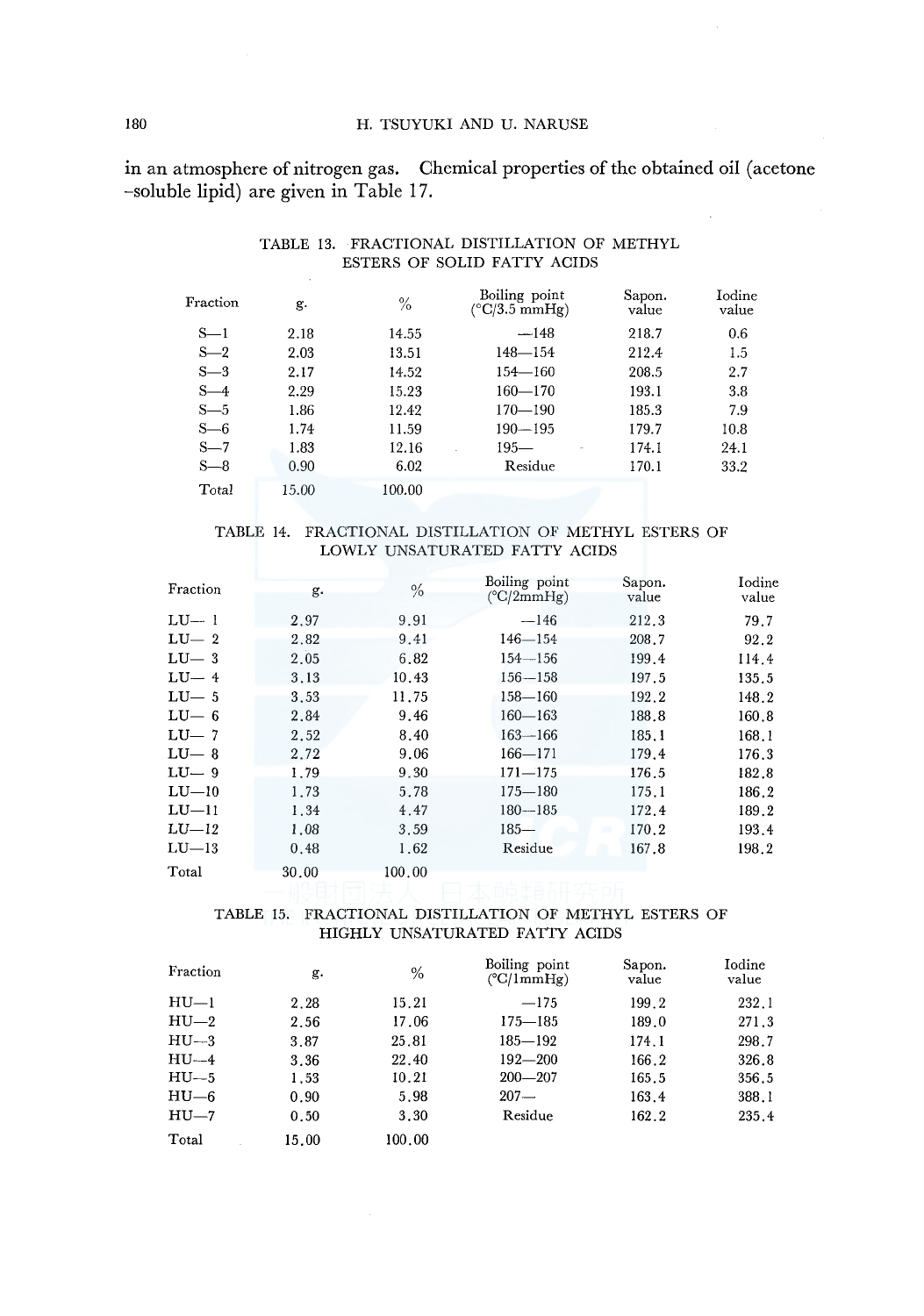| Acids              | Solid fatty<br>acids | Lowly unsaturat-<br>ed fatty acids | Highly unsaturat-<br>ed fatty acids | Total           |
|--------------------|----------------------|------------------------------------|-------------------------------------|-----------------|
|                    | $(27.40\%)$          | $(51.40\%)$                        | $(21.20\%)$                         | $(100\%)$       |
| Saturated acid:    |                      |                                    |                                     | 29.01           |
| Myristic           | 2.17                 | 3.96                               |                                     | 6.13            |
| Palmitic           | 10.38                | 0.33                               |                                     | 10.71           |
| Stearic            | 4.80                 | 0.27                               |                                     | 5.07            |
| Arachidic          | 6.98                 |                                    |                                     | 6.98            |
| Behenic            | 0.12                 |                                    |                                     | 0.12            |
| Unsaturated acids: |                      |                                    |                                     | 70.99           |
| $C_{14}$           |                      | $0.24(-2.0H)$                      |                                     | $0.24(-2.0H)$   |
| $C_{16}$           | $0.24(-2.0H)$        | $11.57(-2.2H)$                     | $1,15(-2.7H)$                       | $12.96(- 2.3H)$ |
| $C_{18}$           | $0.55(-2.0)$         | $16.66(-4.0H)$                     | $4.70(-5.7H)$                       | $21.91(-3.6H)$  |
| $C_{20}$           | $2.01(-2.0H)$        | $15.61(-4.2H)$                     | $5.89(-7.9H)$                       | $23.51(-5.2H)$  |
| $C_{22}$           | $0.51(-2.0H)$        | $2,76(-5,6H)$                      | $9.43(-9.1H)$                       | $12,34(-5,4H)$  |
| $C_{24}$           |                      |                                    | $0.03(-12.0H)$                      | $0.03(-12.0H)$  |

#### TABLE 16. COMPOSITION OF FATTY ACIDS OF MIDDLE BACK BLUBBER OIL OF BLACK RIGHT WHALE C

#### TABLE 17. PROPERTIES OF THE OIL CONTAINED IN SPINE OF BLACK RIGHT WHALE C

| Appearance<br>(15°C)                                    | $\rm n_D^{20}$ | $d_4^{15}$ | Acid<br>value | Sapon.<br>value | Iodine<br>value | Unsapon.<br>material<br>content(%) |
|---------------------------------------------------------|----------------|------------|---------------|-----------------|-----------------|------------------------------------|
| Light brownish<br>vellow, non-opaque<br>cohesive liquid | 1.4751         | 0.9248     | 0.7           | 194.6           | 122.9           | 1.61                               |

To the samle oil was added a minimum quantity of potassium hydroxide  $(44 g. \text{ per } 100 g. \text{ of the oil) dissolved in alcohol solution (absolute alcohol 100 c.c.).}$ and  $H_2O$  80 c.c. per 100 g. of the oil) and heated for two hours on a water bath, after which nearly 80% of alcohol was distilled off and the resulting soap solution was cooled and diluted with water. The unsaponifiable material was removed from the soap solution with ethyl-ether, and the mixed fatty acids were recovered after decomosing the soap solution with  $10\%$  sulfuric acid solution. The mixed acids obtained were resolved into different fractions according to varying degrees of unsaturation, first by the lead-salt alcohol method modified by Hilditch,<sup>8)</sup> and then by the lithium-salt acetone method.<sup>9</sup>

Finally, three groups of the fatty acids (solid, lowly unsaturated, highly unsaturated acids) were obtained. The total fatty acids consist of  $30\%$  solid acids, 46.8% lowly unsaturated acids and 23.2% highly unsaturated acids. Each group of the fatty acids was separately converted into methyl esters taking the precautions suggested by Hilditch.<sup>10)</sup> Some characteristics of the fatty acids and their methyl esters are summarized in Table 18.

Each group of the methyl esters was fractionated through the same column<sup>11)</sup> as described in II. The iodine value and saponification value of each of the subfractions were determined, and the data are given in Table  $19{\sim}21$ .

The composition of each of the ester fractions was calculated from the saponifi-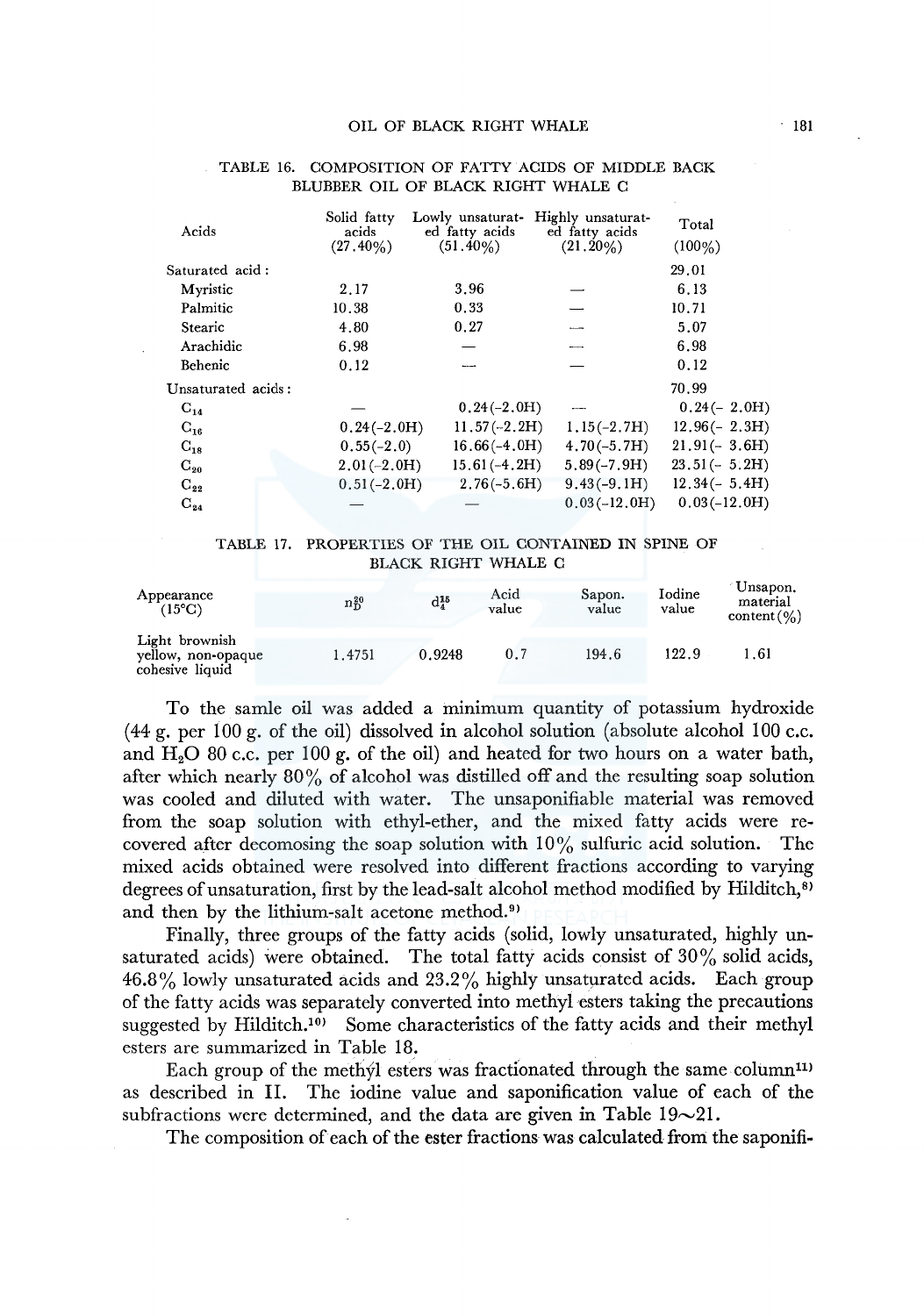| Acids                          |      | Neutr. | Iodine | Methyl ester |              |
|--------------------------------|------|--------|--------|--------------|--------------|
|                                | $\%$ | value  | value  | Sapon. value | Iodine value |
| Mixed fatty acids              |      | 203.2  | 136.2  |              |              |
| Solid fatty acids              | 30.0 | 214.4  | 8.3    | 203.1        | 7.6          |
| Lowly unsaturated fatty acids  | 46.8 | 200.3  | 132.1  | 191.4        | 127.8        |
| Highly Unsaturated fatty acids | 23.2 | 188.7  | 300.6  | 180.4        | 295.1        |
|                                |      |        |        |              |              |

#### TABLE 18. PROPERTIES OF FATTY ACIDS AND THEIR METHYL ESTERS (SPINE OIL)

cation values and iodine values by the method of Hilditch.<sup>12)</sup> The component acids in the ester fractions are shown in Table 22 along with the composition of the original oil calculated from these figures (Fig. 4).



Fig. 4. Calculated composition of total acids in spine oil of black right whale C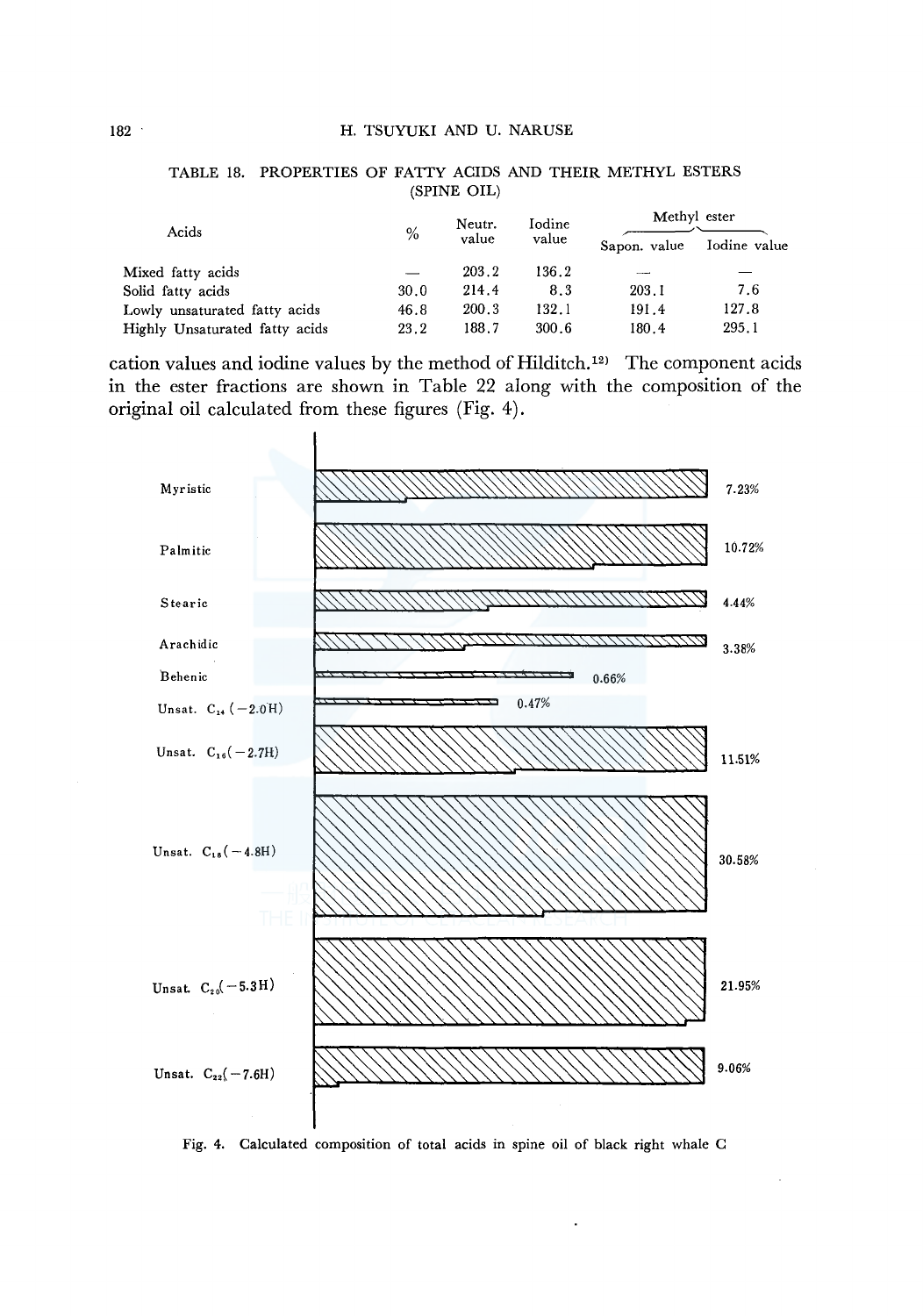# OIL OF BLACK RIGHT WHALE 183

## **DISCUSSION**

The properties of some blubber oils of a black right whale caught in 1956 were studied by Dr. Saiki $\mathbf{6}^{\circ}$  and the results are shown in Table 23. The differences between the Saiki's results and the writer's results in this work on the properties of the blubber oils of the black right whale are not clear.

The properties of various baleen whale oils studied by many workers are shown in Table 24 in order to discuss the differences in the properties of the black right whale oil and other baleen whale oils.

From Table  $2\sim10$ , in the properties of the oils contained in the black right whale bodies, the individual difference can not be found clearly. The reason seems to be due to that the above three whales are almost same not only in sex but also in living circumstance and age. The differences in the properties of the oils contained in various parts of each whale body were comparatively clear, but the regularities can't be observed in this differences.

## TABLE 19. FRACTIONAL DISTILLATION OF METHYL ESTERS OF SOLID FATTY ACIDS (SPINE OIL)

| Fractions | g.    | $\%$   | Boiling point<br>$(^{\circ}C/3.5mmHg)$ | Sapon.<br>value | Iodine<br>value |
|-----------|-------|--------|----------------------------------------|-----------------|-----------------|
| $S-1$     | 2.42  | 16.12  | $-147$                                 | 227.1           | 0.4             |
| $S-2$     | 2.57  | 17.13  | $147 - 153$                            | 223.4           | 1.2             |
| $S-3$     | 3.02  | 20.16  | 153—165                                | 216.7           | 3.0             |
| $S-4$     | 2.43  | 16.22  | $165 - 180$                            | 194.3           | 5.3             |
| $S - 5$   | 2.40  | 16.01  | $180 - 196$                            | 181.6           | 11.6            |
| $S=6$     | 1.55  | 10.31  | $196 -$                                | 175.9           | 20.8            |
| $S-7$     | 0.61  | 4.05   | Residue                                | 168.2           | 32.6            |
| Total     | 15.00 | 100.00 |                                        |                 |                 |

#### TABLE 20. FRACTIONAL DISTILLATION OF METHYL ESTERS OF LOWLY UNSATURATED FATTY ACIDS (SPINE OIL)

| Fractions | g.    | %      | Boiling point<br>$(^{\circ}C/2mmHg)$ | Sapon.<br>value | Iodine<br>value |
|-----------|-------|--------|--------------------------------------|-----------------|-----------------|
| $LU-1$    | 2.61  | 8.69   | $-145$                               | 212.9           | 63.2            |
| $LU-2$    | 2.84  | 9.48   | $145 - 155$                          | 209.3           | 77.9            |
| $LU-3$    | 3.17  | 10.56  | $155 - 160$                          | 199.7           | 94.8            |
| $LU-4$    | 3.30  | 11.02  | $160 - 164$                          | 194.5           | 112.2           |
| $LU-5$    | 3.64  | 12.14  | $164 - 168$                          | 190.9           | 131.5           |
| $LU-6$    | 4.01  | 13.35  | $168 - 172$                          | 187.8           | 142.1           |
| $LU-7$    | 2.91  | 9.70   | $172 - 177$                          | 183.0           | 157.6           |
| $LU-8$    | 1.87  | 6.23   | $177 - 182$                          | 178.9           | 162.9           |
| $LU-9$    | 2.47  | 8.23   | $182 - 187$                          | 177.6           | 166.8           |
| $LU-10$   | 2.55  | 8.49   | $187 -$                              | 174.7           | 170.3           |
| $LU-II$   | 0.63  | 2.11   | Residue                              | 170.3           | 174.5           |
| Total     | 30.00 | 100.00 |                                      |                 |                 |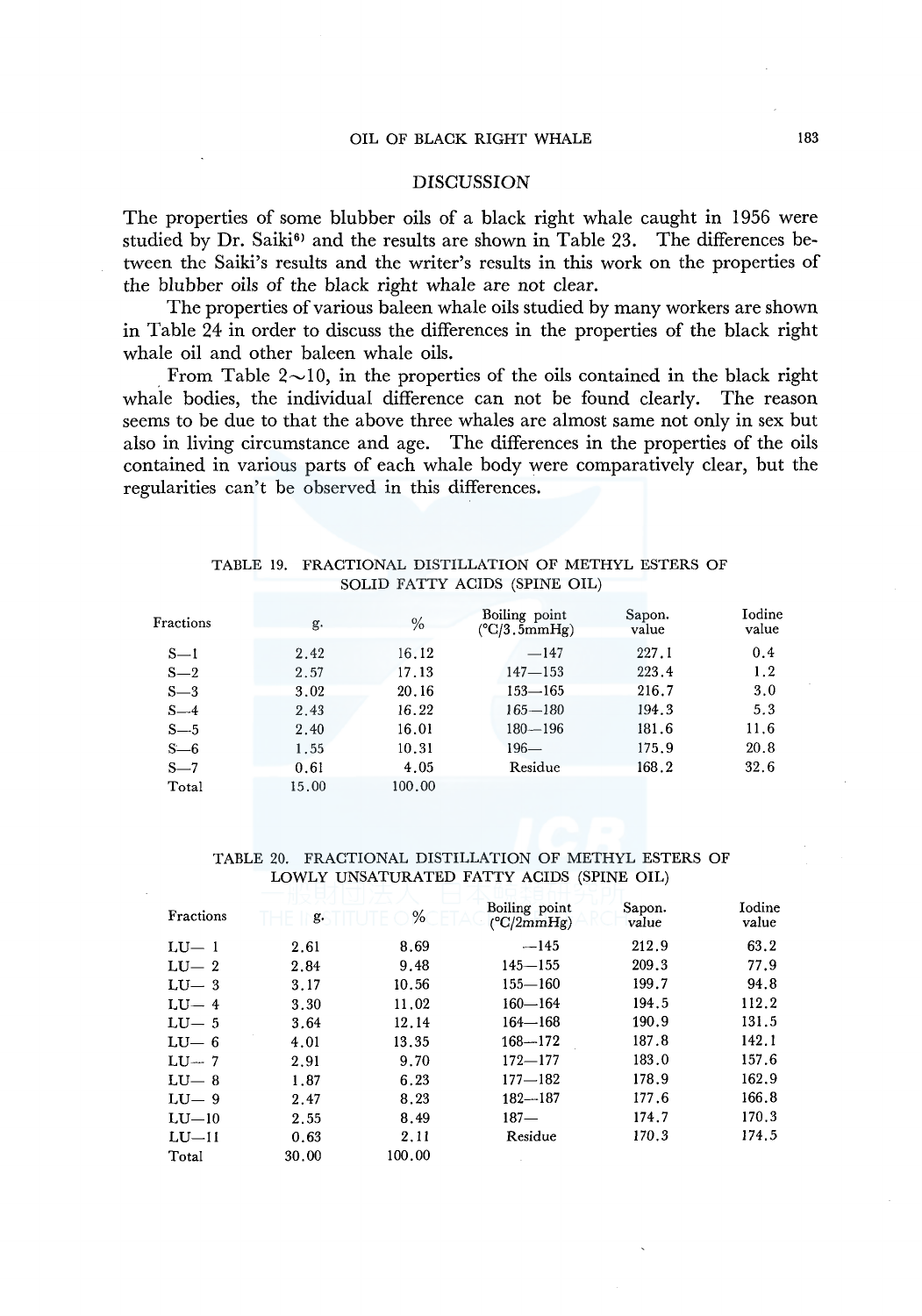$\lambda$ 

| Fractions | g.    | %      | Boiling point<br>$(^{\circ}C/ImmHg)$ | Sapon.<br>value | Iodine<br>value |
|-----------|-------|--------|--------------------------------------|-----------------|-----------------|
| $HU$ -1   | 2.12  | 14.15  | $-180$                               | 203.4           | 212.3           |
| $HU=2$    | 1.98  | 13.17  | $180 - 190$                          | 191.6           | 265.3           |
| $HU - 3$  | 3.01  | 20.04  | $190 - 200$                          | 181.0           | 310.1           |
| $HU-4$    | 4.68  | 31.21  | $200 - 210$                          | 171.1           | 339.5           |
| $HU - 5$  | 1.90  | 12.68  | $210-$                               | 170.7           | 362.2           |
| $HU$ —6   | 1.31  | 8.75   | Residue                              | 168.3           | 206.7           |
| Total     | 15.00 | 100.00 |                                      |                 |                 |

### TABLE 21. FRACTIONAL DISTILLATION OF METHYL ESTERS OF HIGHLY UNSATURATED FATTY ACIDS (SPINE OIL)

### TABLE 22. COMPOSITION OF FATTY ACIDS OF SPINE OIL OF BLACK RIGHT WHALE C

| Acids              | Solid fatty<br>acids<br>$(30.0\%)$ | Lowly unsaturat-<br>ed fatty acids<br>$(46.8\%)$ | Highly unsaturat-<br>ed fatty acids<br>$(23.2\%)$ | Total<br>$(100\%)$ |
|--------------------|------------------------------------|--------------------------------------------------|---------------------------------------------------|--------------------|
| Saturated acids:   |                                    |                                                  |                                                   | 26.43              |
| Myristic           | 6.82                               | 0.41                                             |                                                   | 7.23               |
| Palmitic           | 8.82                               | 1.90                                             |                                                   | 10.72              |
| <b>Stearic</b>     | 3.16                               | 1.28                                             |                                                   | 4.44               |
| Arachidic          | 3.38                               |                                                  |                                                   | 3.38               |
| Behenic            | 0.66                               |                                                  |                                                   | 0.66               |
| Unsaturated acids: |                                    |                                                  |                                                   | 73.57              |
| $C_{14}$           |                                    | $0.47(-2.0H)$                                    |                                                   | $0.47(-2.0H)$      |
| $C_{16}$           | 2.28                               | $8.27(-2.0H)$                                    | $0.36(-3.6H)$                                     | $11.51(-2.7H)$     |
| $C_{18}$           | 2.76                               | $21.21(-4.3H)$                                   | $6,61(-6,1H)$                                     | $30.58(-4.8H)$     |
| $\rm{C_{20}}$      | 1.36                               | $11.64(-4.6H)$                                   | $8.95(-8.3H)$                                     | $21.95(-5.3H)$     |
| $C_{22}$           | 0.62                               | $1.62(-7.6H)$                                    | $7.28(-9.0H)$                                     | $9.06(-7.6H)$      |
|                    |                                    |                                                  |                                                   |                    |

TABLE 23. PROPERTIES OF BLUBBER OILS OF BLACK RIGHT WHALE

(Dr. M. Saiki)

| Part                                        | Oil<br>content<br>$(\% )$ | Acid<br>value | Sapon.<br>value | Iodine<br>value | Unsapon.<br>material<br>content $(\% )$ |
|---------------------------------------------|---------------------------|---------------|-----------------|-----------------|-----------------------------------------|
| Anterior abdominal<br>blubber               | 60.6                      | 0.98          | 189.7           | 141.2           | 0.68                                    |
| Abdominal blubber                           | 54.3                      | 1.90          | 191.3           | 129.2           | 0.83                                    |
| Middle back<br>blubber                      | 69.7                      | 0.94          | 190.5           | 140.9           | 0.81                                    |
| Blubber of fore part<br>of genital aperture | 74.1                      | 0.61          | 187.9           | 142.7           | 1.23                                    |
| Posterior back<br>blubber                   | 65.1                      | 0.86          | 187.1           | 138.8           | 0.80                                    |
| Umbilicus blubber                           | 59.4                      | 1.01          | 189.0           | 130.9           | 0.85                                    |
|                                             | 54.3                      | 0.61          | 187.1           | 129.2           | 0.68                                    |
| Range                                       | 74.1                      | 1.90          | 191.8           | 142.7           | .23                                     |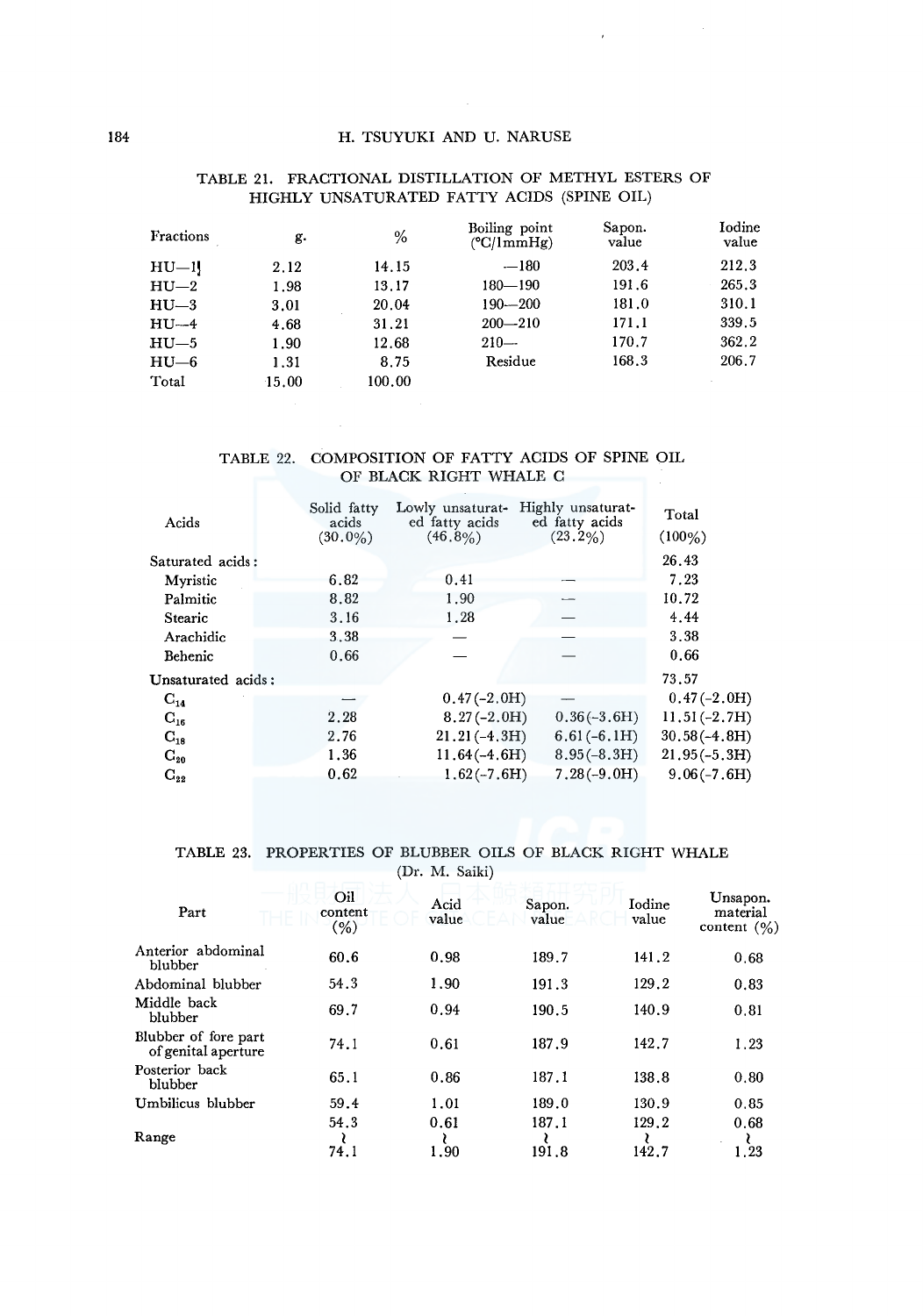|                                        | OIL OF BLACK RIGHT WHALE                                                                        |                                                                                                          |                                                                                                                                                         |                                                                                                          |                                                                                                   | 185                                                                                           |
|----------------------------------------|-------------------------------------------------------------------------------------------------|----------------------------------------------------------------------------------------------------------|---------------------------------------------------------------------------------------------------------------------------------------------------------|----------------------------------------------------------------------------------------------------------|---------------------------------------------------------------------------------------------------|-----------------------------------------------------------------------------------------------|
| Remark                                 | Tsuyuki, Naruse,<br>Saiki                                                                       | Tsujimoto, Tanimura<br>Saiki et al<br>Toyama, Uozaki                                                     | et al<br>Ueno, Iwai<br>Tsujimoto                                                                                                                        | ಕ<br>Toyama, Uozaki et<br>Ueno, Iwai<br>Tsujimoto                                                        | Ueno, Tanimura<br>Toyama, Uozaki<br>J<br>ť<br>Saiki                                               | Ueno et al                                                                                    |
| Unsapon.<br>material<br>content<br>(%) | $0.99 - 1.28$<br>$0.73 - 1.82$<br>$0.68 - 1.23$<br>$0.55 - 1.27$                                | $0.32 - 1.98$                                                                                            | $1.0 - 2.0$<br>$1.0 - 2.0$<br>$1.0 - 2.0$                                                                                                               | 1.0022.00<br>$1.00 - 2.00$<br>0.89<br>$0.31 - 1.09$                                                      | $0.56 - 2.70$<br>$1.00 - 2.00$<br>$1.00 - 2.00$<br>$1.00 - 2.00$                                  | $1.86 - 2.00$<br>$1.00 - 2.00$<br>$1.00 - 2.00$                                               |
| Iodine<br>value                        | $116.9 - 143.7$<br>$126.3 - 133.1$<br>$113.3 - 143.2$<br>$129.2 - 142.7$                        | $\begin{array}{c} 95.2 \sim 155.8 \\ 93.6 \sim 110.7 \\ 109.2 \sim 134.3 \\ 82.7 \sim 110.0 \end{array}$ | $\begin{array}{c} 100.0 - 110.0 \\ 100.0 - 110.0 \\ 68.0 - 110.0 \\ 68.0 - 110.0 \\ 100.0 - 110.0 \end{array}$<br>$\frac{122.3}{116.3}$                 | $100.0 - 159.4$<br>$90.0 - 100.0$<br>$98.9 - 110.0$<br>$13.5 - 126.4$<br>134.1<br>130.7                  | $115.0 \sim 161.5$<br>90.6 ~ 115.0<br>108.3 ~ 121.7<br>90.0 ~ 90.7                                | $\begin{array}{c} 134.2\!\sim\!150.0\\ 140.0\!\sim\!155.0\\ 130.0\!\sim\!150.0 \end{array}$   |
| Sapon.<br>value                        | $\begin{array}{l} 187.1 - 169.2 \\ 190.6 - 193.5 \\ 187.3 - 196.4 \\ 187.3 - 196.4 \end{array}$ | $190.3 - 200.0$<br>$193.3 - 200.7$<br>$191.5 \sim 200.0$<br>$195.1 \sim 200.0$                           | $.92.8 - 200.0$<br>$190,0 - 195.2$<br>$190.0 - 195.0$<br>$190.0 - 195.0$<br>194.3<br>198.2                                                              | $183.5 - 195.2$<br>$189.2 \sim 190.0$<br>$187.7 \sim 192.9$<br>$190.0 - 195.2$<br>195.5<br>195.5         | $\begin{array}{c} 190.0 - 200.0 \\ 190.0 - 200.0 \\ 190.0 - 190.7 \end{array}$<br>$181.5 - 193.1$ | $\begin{array}{c} 190.0 \sim 192.7 \\ 190.0 \sim 195.9 \\ 190.0 \sim 195.0 \end{array}$       |
| value<br>Acid                          | $\begin{array}{c} 0.1 - 1.7 \\ 0.9 - 1.9 \\ 0.2 - 2.2 \\ 0.6 - 1.0 \end{array}$                 | $\begin{array}{c} 0.4 - 4.5 \\ 0.5 - 1.2 \\ 0.5 - 0.9 \\ 0.6 - 5.0 \end{array}$                          | $\begin{array}{c} 0.5 - 2.1 \\ 0.5 - 1.0 \\ 0.8 - 5.0 \\ 0.4 - 1.0 \end{array}$<br>0.4                                                                  | $0.3 - 5.0$<br>$0.2 - 1.0$<br>$0.5 - 6.1$<br>$0.3$<br>$0.3 - 1.5$<br>0.7                                 | $\begin{array}{c} 0.2 - 3.3 \\ 0.5 - 2.0 \\ 11.3 - 16.4 \\ 0.5 - 5.0 \end{array}$                 | $0.5 - 3.0$<br>$0.5 - 5.0$<br>$0.5 - 7.0$                                                     |
| រាំប្                                  | $.4697 - 1.4768$<br>$.4730 - 1.4738$<br>$.4700 - 1.4769$                                        | $.4711 - 1.4750$<br>$.4694 - 1.4724$<br>$.4705 - 1.4769$<br>$.4736 - 1.4761$                             | $\begin{array}{l} 1.4700 \! \sim \! 1.4800 \\ 1.4685 \! \sim \! 1.4750 \\ 1.4700 \! \sim \! 1.4727 \end{array}$<br>$.4700 - 1.4726$<br>1.4648<br>1.4640 | $1.4700 - 1.4706$<br>$1.4700 - 1.4735$<br>$.4690 - 1.4772$<br>1.4763<br>$1.4650 - 1.4737$<br>1.4663      | $.4700 - 1.4735$<br>$4737 - 1.4753$<br>$4700 - 1.4702$<br>$1.4700 - 1.4785$                       | $\begin{array}{c} 1.4767 \sim 1.4800 \\ 1.4780 \sim 1.4800 \\ 1.4750 \sim 1.4800 \end{array}$ |
| $\ddot{\vec{a}}^3$                     | 9259<br>9259<br>9251<br>$0.9189 - 0.$<br>$0.9175 - 0.0$                                         | 9250<br>9236<br>9222<br>9219<br>$0.9200 - 0.925$<br>$0.9225 - 0.935$<br>$0.9150 - 0.935$<br>$0.9137 - 0$ | 9260<br>9265<br>9222<br>9254<br>$0.9208 - 0.1$<br>$0.9200 - 0.1$<br>$0.9200 - 0.1$<br>$0.9200 - 0.1$                                                    | 9200<br>9234<br>9217<br>9251<br>$0.9154 - 0.$<br>$0.9200 - 0.9$<br>$0.9175 - 0.9$<br>$0.9176 - 0.9$      | 9250<br>9400<br>9276<br>9211<br>$0.9150 - 0.$<br>$0.9150 - 0.9$<br>$0.9202 - 0.9202 - 0.925$      | 9330<br>9280<br>9350<br>$0.9250 - 0.$<br>$0.0 - 0086.0$<br>:0 ~0086.0                         |
| Kind of<br>dis                         | Black right whale<br>Viscerous oil<br>Blubber oil<br>Meat oil<br>Bone oil                       | Viscerous oil<br>Blubber oil<br>Tongue oil<br>Bone oil<br>Fin whale                                      | Head blubber oil<br>Viscerous oil<br>Tongue oil<br>Blubber oil<br>Meat oil<br>Bone oil<br>Blue whale                                                    | Head blubber oil<br>Humpback whale<br>Viscerous oil<br>Blubber oil<br>Tongue oil<br>Meat oil<br>Bone oil | Viscerous oil<br>Blubber oil<br>Tongue oil<br>Bone oil<br>Sei whale                               | Viscerous oil<br>Blubber oil<br>Bone oil<br>Grey whale                                        |

TABLE 24. PROPERTIES OF VARIOUS BALEEN WHALE OILS TABLE 24. PROPERTIES OF VARIOUS BALEEN WHALE OILS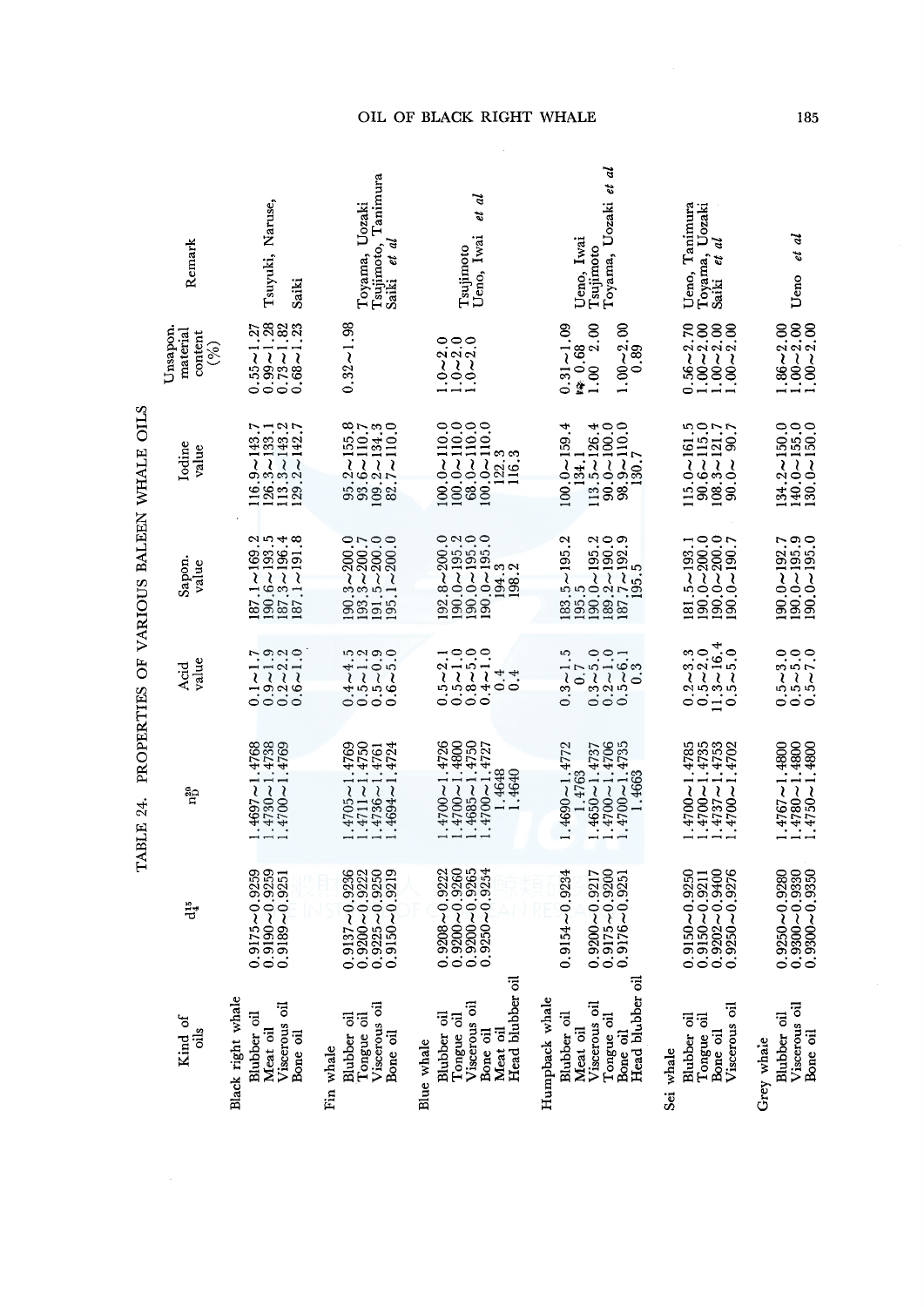#### 186 H. TSUYUKI AND U. NARUSE

**Appearance** Color of the black right whale oils, generally, was dark and light yellow, or dark and light yellowish orange. However, color of the viscera oils rarely was brown or brownish red. Color of the blubber oils is more fainter than that of the viscera oils. The viscosity of the sample oils is different accordingly to the parts of the whale body.

**Oil content** Oil content in the blubbers is very high. For example, the oil content in the blubber of "Dend<sub>0</sub>" of the whale A is the lowest  $(32.62\%)$ , whilst that in the blubber of fore part of genital aperture of the whale A is the highest (73.80%). The oil content in the back blubber and in the blubber of fore part of genital aperture is comparatively high with the range of  $60\negmedspace\sim70\%$ . On the contrary, the oil content in the thoracic blubber, " Dend6 " blubber and tail fluckes blubber is rather low with about  $40\%$ , respectively. The oil content in the back meat and thoracic meat is very low with the range of  $0.68 \sim 0.93\%$ , though many material meats were not obtained. The oil content in the viscera is lower than that in the blubbers, but higher than that in the meats. For example, the oil content in the heart of the whale C is  $2.36\%$  and that in the tongue of the whale B is  $31.85\%$ . The oil content in the lung and tongue is comparatively high with the range of  $25~30\%$ , whilst the oil content in the heart is about  $2\%$  and that in the epididymis and spine is  $3 \sim 4\%$  respectively and that in these three samples is very low.

**Refractive index** Refractive index of various black right whale oils is different accordingly to the parts of the whale body. However, the regurality is unable to be seen in the difference of refractive index of various sample oils. Observing the refractive index of the sample oils at  $20^{\circ}$ C, that of the blubber oils is from 1.4697 to 1.4768, that of the meat oils is from 1.4730 to 1.4738 and that of the viscera oil from 1.4700 to 1.4760.

**Specific gravity** Specific gravity of the sample oils is different with the parts of the whale body. But the writers can't find the reguralities in the difference of specific gravity of the sample oils. Observing the specific gravity of the sample oils at 15°C, the range of specific gravity is from 0.9175 to 0.9259 in the case of the blubber oils, 0.9190 to 0.9259 in that of the meat oils and 0.9189 to 0.9251 in that of the viscera oils.

**Acid value** Acid value of the sample oils is generally low, being considered to be from 0.1 to  $1.7$  in the case of the blubber oils, 0.9 to  $1.9$  in that of the meat oils and 0.2 to 2.2 in that of the viscera oils. If the authors dare to discuss the difference in the acid value of the sample oils, the acid value of the former oil is lower than that of the latter two oils. The reason why the acid value of the sample oils is generally low seems to be as follows: As the materials had been refrigerated in the range of  $-20 \sim -30$ °C., the decomposition of the oils in the materials with lipase and the rancidity of the oils in the materials with oxygen had not almost been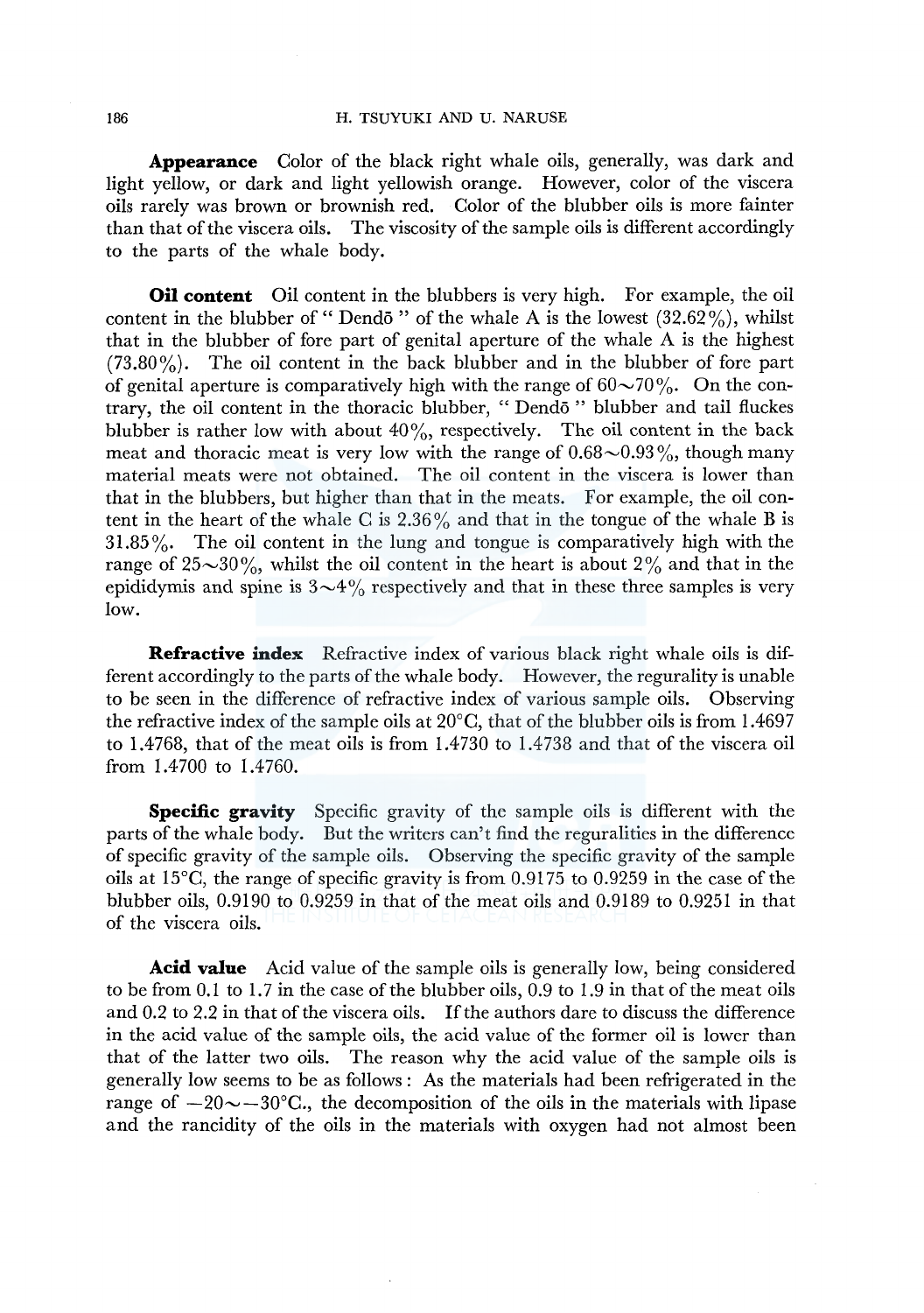### OIL OF BLACK RIGHT WHALE 187

happened.

**Saponification value** The authors can not find the regurality in the differences of the saponification values of the blubber oils, meat oils and viscera oils. The saponificationn value is 187.1 to 196.2 in the case of the blubber oils, 190.6 to 193.5 in that of the meat oils and 187 .3 to 196.4 in that of the viscera oils.

**Iodine value** The writers can not find the regurality in the differences of the iodine values of the blubber oils, meat oils and viscera oils. The iodine value is in the range of  $113.9 \sim 143.7$  in the case of the blubber oils,  $126.3 \sim 133.3$  in that of the meat oils and  $113.3 \sim 143.2$  in that of the viscera oils. If the authors dare to discuss the differences in these iodine values, the blubber oils with lower iodine value were the tail fluckes blubber oil (117 $\sim$ 125), posterior back blubber oil (122 $\sim$ 130) and thoracic blubber oil  $(120~125)$ . The viscera oils with lower iodine value were testicle oil (110 $\sim$ 120), epididymis oil (116 $\sim$ 122), stomach oil (123 $\sim$ 130) and tongue oil  $(113{\sim}116)$ . Whilst the blubber oils with higher iodine value were the middle back blubber oil (133 $\sim$ 144), anterior abdominal blubber oil (130 $\sim$ 141) and the blubber oil of fore part of genital aperture  $(134 \sim 143)$ . The viscera oils with higher iodine value were the small intestine oil (136 $\sim$ 143) and lung oil (133 $\sim$ 137).

**Unsaponifiable material content** As to the unsaponifiable material content  $\binom{0}{0}$  in the black right whale oil, that of the blubber oils were 0.55 to 1.27, meat oils 0.99 to 1.28% and viscera oils 0.73 to 1.83%. If the authors dare to discuss the differences in the unsaponifiable material content of various sample oils, the content of the blubber oils is lower than that of the meat oils and viscera oils. Considering of the unsaponifiable material content, it seems that the content of the black right whale oil is essentialy different with that of the toothed whale oil such as the sperm whale oil and is similar to the baleen whale oil such as the fin whale oil. The relation of the characteristics of the black right whale oil and those of other baleen whale oils are shown in Table 24. Being shown in Table 24, the unsaturation of the oil of the black right whale caught in the Northern Pacific Ocean seems to be higher than that of the oils of the fin whale, blue whale, humpback whale and sei whale caught in the Antarctic Ocean. Because, the unsaturation of the oil contained in *Calanus*<sup>13</sup> which is the diet of whales in the Northern Pacific Ocean is higher than that of the oil contained in *Euphausiacea* which is the diet of whales in the Antarctic Ocean. Dr. Saiki<sup>13</sup> had mentioned that the difference between the unsaturation of the oils of the whales in the Northern Pacific Ocean and that of the oils of the whales in the Antarctic Ocean seems to be due to the diet. The authors also think that the diet of the whale effects to the characteristics of the whale oils. The unsaturation of the black right whale oil seems to be higher than that of other baleen whale oils, but is lower than that of the grey whale oil.

Saponification value of the black right whale oil is lower than that of the fin whale oil and blue whale oil, and is near to that of the humpback whale oil and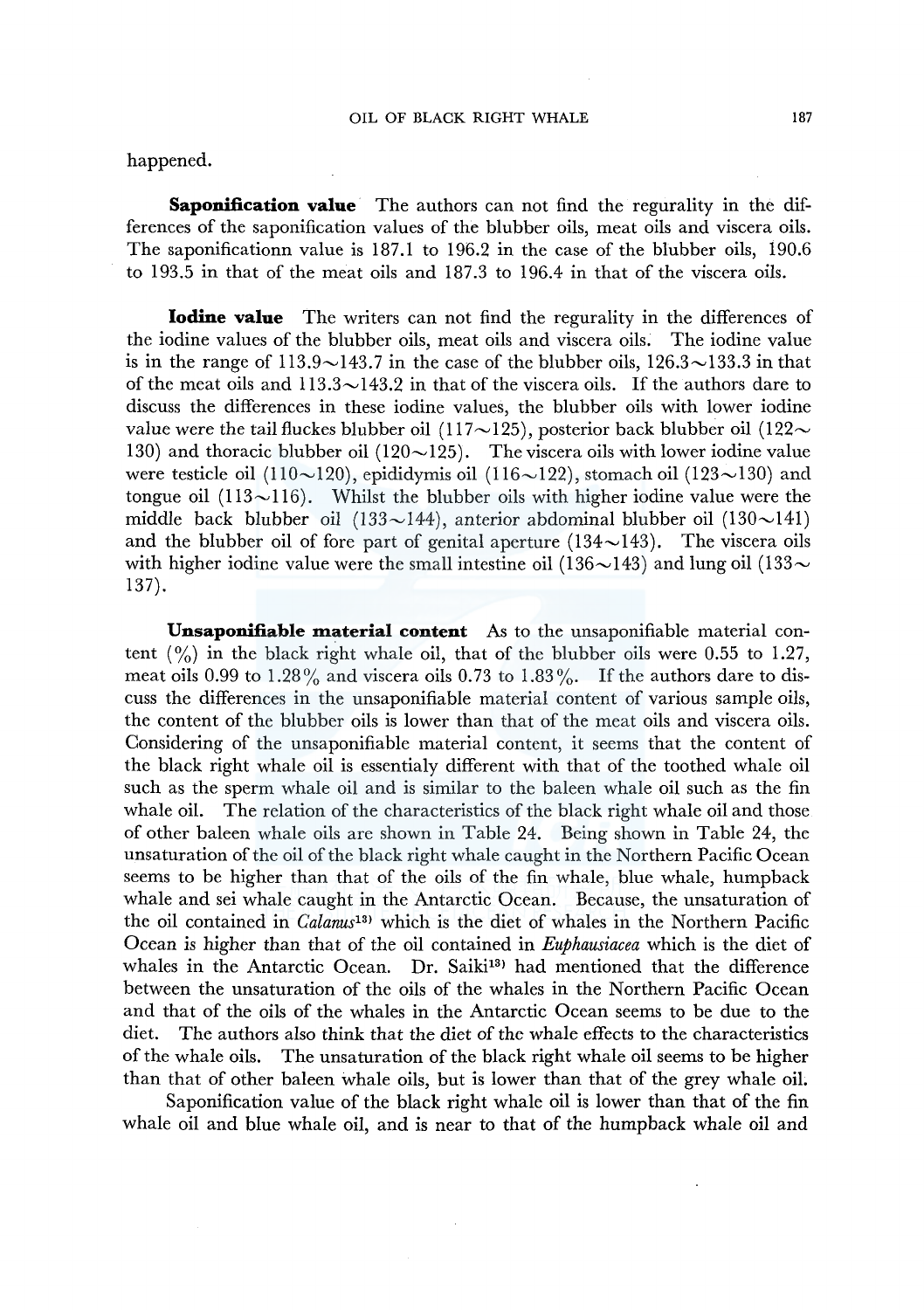grey whale oil.

The unsaponifiable material content in the black right whale oil is near to that in the fin whale oil and humpback whale oil, and is lower than that of the blue whale oil, sei whale oil and grey whale oil.

That the acid value of the sample oils in the present work is generally lower, seems to depend on that the rancidity of the oil with oxygen and decomposition of the oils with lipase had hardly been occured because of keeping the materials in such low temperature as  $-20 \sim -30$ °C.

**Component fatty acids** The two sample oils, the middle back blubber oil and the spine oil, from the black right whale C, had iodine values 135.3 and 122.9, respectively. This difference in their unsaturation is somewhat clear when the writers compare the component fatty acids of the two oils (Tables 16 and 22).

The fatty acid composition of the middle back blubber oil is shown in Table 16 and Fig. 3. It is noticed that the total saturated fatty acid content is 29.01% (myristic acid  $C_{13}H_{27}COOH: 6.13\%$ , palmitic acid  $C_{15}H_{31}COOH: 10.71\%$ , stearic acid  $C_{17}H_{35}COOH$ : 5.07%, arachidic acid  $C_{19}H_{39}COOH$ : 6.98%, behenic acid  $C_{21}H_{43}COOH: 0.12\%$  of the total. The unsaturated fatty acid content is 70.99% (C<sub>14</sub> acids: 0.24%, C<sub>16</sub> acids: 12.96%, C<sub>18</sub> acids: 21.91%, C<sub>20</sub> acids: 23.51%,  $C_{22}$  acids: 12.34%,  $C_{24}$  acid: 0.03%) of the total. In this case, the degree of unsaturation are as follows:  $C_{14}$  acid:  $-2.0H$ ,  $C_{16}$  acids:  $-2.3H$ ,  $C_{18}$  acids:  $-3.6$  H,  $C_{20}$  acids:  $-5.2$ H,  $C_{22}$  acids:  $-5.4$ H,  $C_{24}$  acid:  $-12.0$ H. The chief component acids belong to the unsaturated  $C_{20}$  series (23.51%), the next most prominent are those of the unsaturated  $C_{18}$  series (21.91%), unsaturated  $C_{16}$  series (12.96%), unsaturated  $C_{22}$  series (12.34%) and plamitic acid  $(10.71\%)$ . Whilst the saturated acids including myristic  $(6.13\%)$ , stearic  $(5.07\%)$ and arachidic  $(6.98\%)$  are present in somewhat lower proportions. Behenic acid  $(0.12\%)$ , unsaturated  $C_{14}$  acid  $(0.24\%)$  and unsaturated  $C_{24}$  acids  $(0.03\%)$  are trace.

On the other hand, the fatty acid composition of the spine oil is given in Table 22 and Fig. 4. It is noticed that the total saturated fatty acid content is 26.43% (myristic acid: 7.23%, palmitic acid: 10.72%, stearic acids: 4.44%, arachidic acid:  $3.38\%$ , behenic acid:  $0.66\%$ ) of the total. The unsaturated counterpart is 73.57% {C<sub>1</sub>, acid (-2.0H): 0.47%, C<sub>16</sub> series (-2.7H): 11.51%,  $C_{18}$  series  $(-4.8H)$ : 30.58%,  $C_{20}$  series  $(-5.3H)$ : 21.95%,  $C_{22}$  series  $(-7.6H)$ :  $9.06\%$  of the total. The component acids of the spine oil studied by the writers show the following tendency: The chief component acids belong to the unsaturated  $C_{18}$  series (more than 30%) and the next prominant is the unsaturated  $C_{20}$  series (about 22%). The next component acids are those of the unsaturated  $C_{16}$  series (11.51%), palmitic acid (10.72%), the unsaturated  $C_{22}$  series (9.06%) and myristic acid (7.23%), whilst the saturated acids such as stearic and arachidic are  $3{\sim}5\%$ respectively and behenic acid is less than  $1\%$ .

The saturated fatty acid content  $\binom{9}{0}$  was lower in the case of the spine oil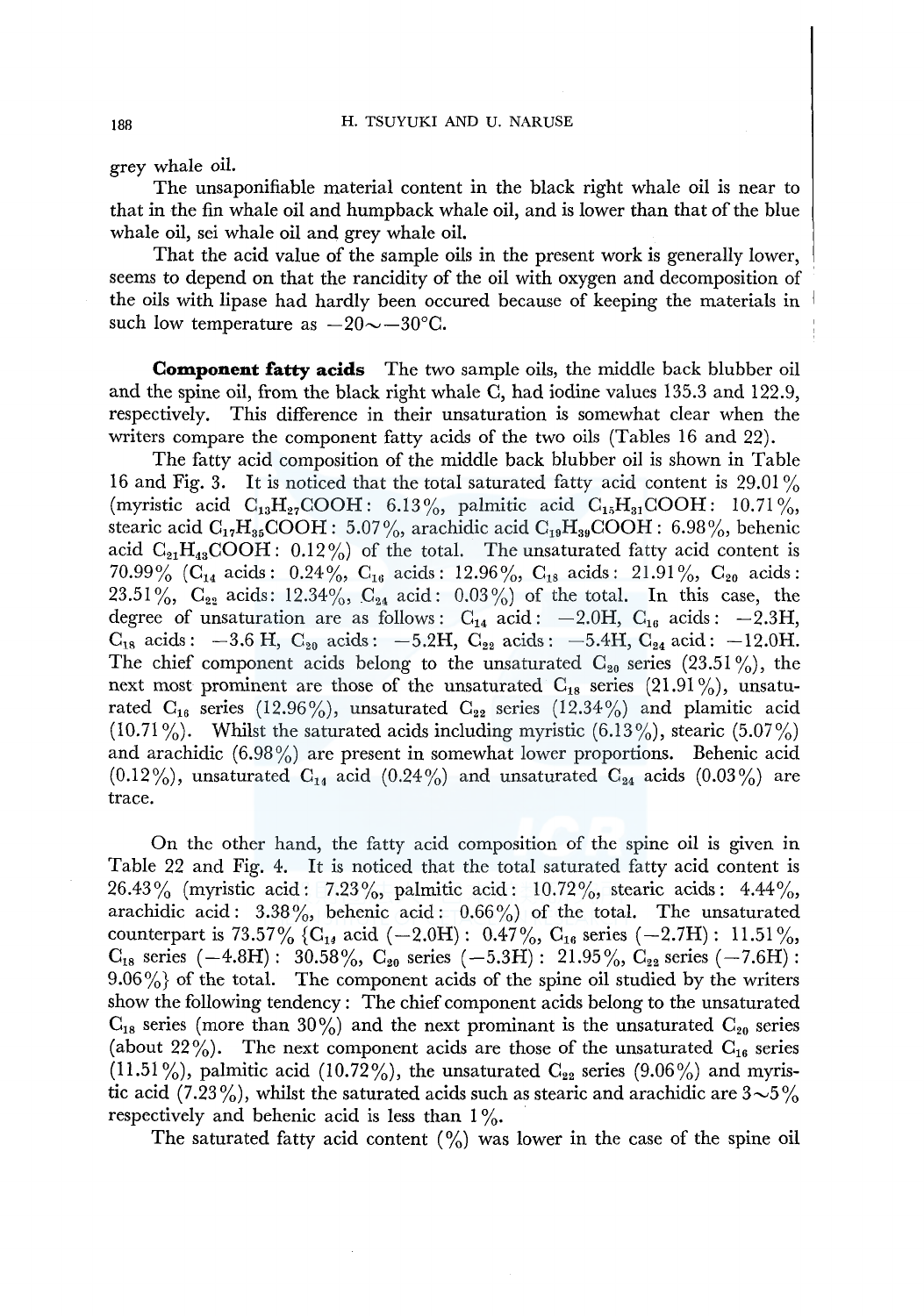than in that of the middle back blubber oil, and on the other hand the unsaturated acid content  $\binom{9}{0}$  was higher in the case of the former oil than in that of the latter oil. However, the highly unsaturated fatty acid content was rather lower in the case of the former oil than in that of the latter oil. Therefore, the former oil seems to contain a large amount of the lowly unsaturated fatty acids consisted mainly of  $C_{18}$  series. In the case of the spine oil, the total of the unsaturated  $C_{18}$  series (more than 30%) and  $C_{20}$  series (about 22%) is nearly 52%. Whilst in the case of the middle back blubber oil, the total of the unsaturated  $C_{20}$  series (about 24%) and  $C_{18}$  series (about 22%) is about 46%. It is remarkable that the content (%) of the unsaturated  $C_{18}$  series which is the main component acid of the spine oil is very high (more than  $30\%$ ). In spite of that the middle back blubber oil contains the unsaturated  $C_{24}$  acid (-12.0H) tracely, the spine oil seems to not contain the unsaturated  $C_{24}$  series at all.

Considering that the saturated fatty acid content in the fish oils is generally about 20%, that in the black right whale oil is about 30% and nearly 10% higher than that in the fish oils. Generally, in the case of the component fatty acids of the fish oils, the content (%) of the unsaturated  $C_{22}$  and  $C_{24}$  series are respectively rather high. Therefore, comparing the component fatty acids of the black right whale oil with those of the fish oils, it seems that the unsaturated  $C_{22}$  series content is somewhat lower and the unsaturated  $C_{24}$  series content is much lower in the case of the former oil than in that of the latter oil.

Reviwing the report (Drs. Saiki and Mori<sup>13)</sup> studied on the component fatty acids of the oil contained in *Calanus cristatus* obtained from the stomach of the fin whale caught in the Northern Pacific Ocean, it was noticed that the total saturated fatty acid content is about 16% (myristic:  $9\%$ , palmitic:  $7\%$ , stearic: trace) and the total unsaturated fatty acid content is about  $84\%$  {C<sub>14</sub>(-2.0H) acid: 3%,  $C_{16}(-2.2H)$  series: 10%,  $C_{18}(-4.7H)$  series: 14%,  $C_{20}(-4.2H)$  series: 29%,  $C_{22}$ (more than  $-4.2H$ ) series: 38%}. From the result mentioned above, it is notable that the saturated fatty acid content is only 16%. *Calanus plumchrus*<sup>7</sup> was contained in the stomach of three black right whales in this work. The authors presume that the properties of the oil contained in *Calanus plumchms* are near to the properties of *Calanus cristatus* oil. Thinking that the component fatty acids of the black right whale oil contain  $30\%$  saturated acids, it seems that the saturated acids are contained in larger amount in the case of the black right whale oil than in that of *Calanus plumchms* oil.

#### SUMMARY

1) Chemical properties of the oils contained in various parts of three black right whales, *Eubalaena glacialis,* caught in the Northern Pacific Ocean were studied. The results obtained are as follows :

**[Blubber oil]**  $d^{15}$ <sub>4</sub>: 0.9175~0.9259, n<sup>2</sup><sub>2</sub>: 1.4697~1.4768, Acid value: 0.1~ 1.7, Saponification value:  $187.1 \sim 196.2$ , Iodine value: 116.9 $\sim$ 143.7, Unsaponifiable material content:  $0.55{\sim}1.27\%$ .